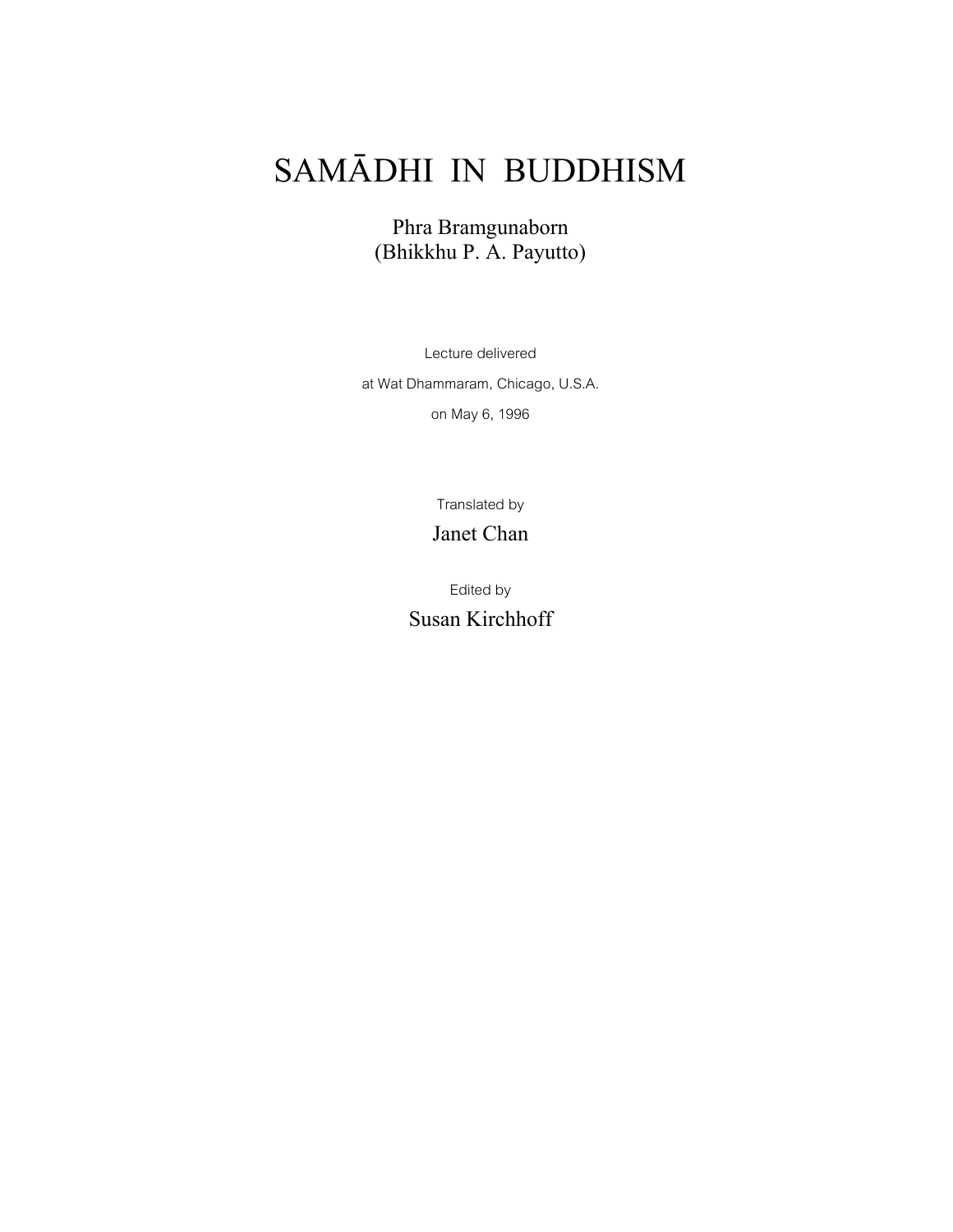## Contents

| 3. Samādhi for Clear Mind and Cultivation of Wisdom  16          |     |
|------------------------------------------------------------------|-----|
|                                                                  |     |
| II. Techniques to Prevent and Overcome                           |     |
|                                                                  |     |
| 1. Maintaining the Five Controlling Faculties in Equilibrium  25 |     |
| 2. Attuning the Practice to Conform to the Threefold Training 28 |     |
|                                                                  | .29 |
|                                                                  |     |
|                                                                  |     |
|                                                                  |     |
|                                                                  |     |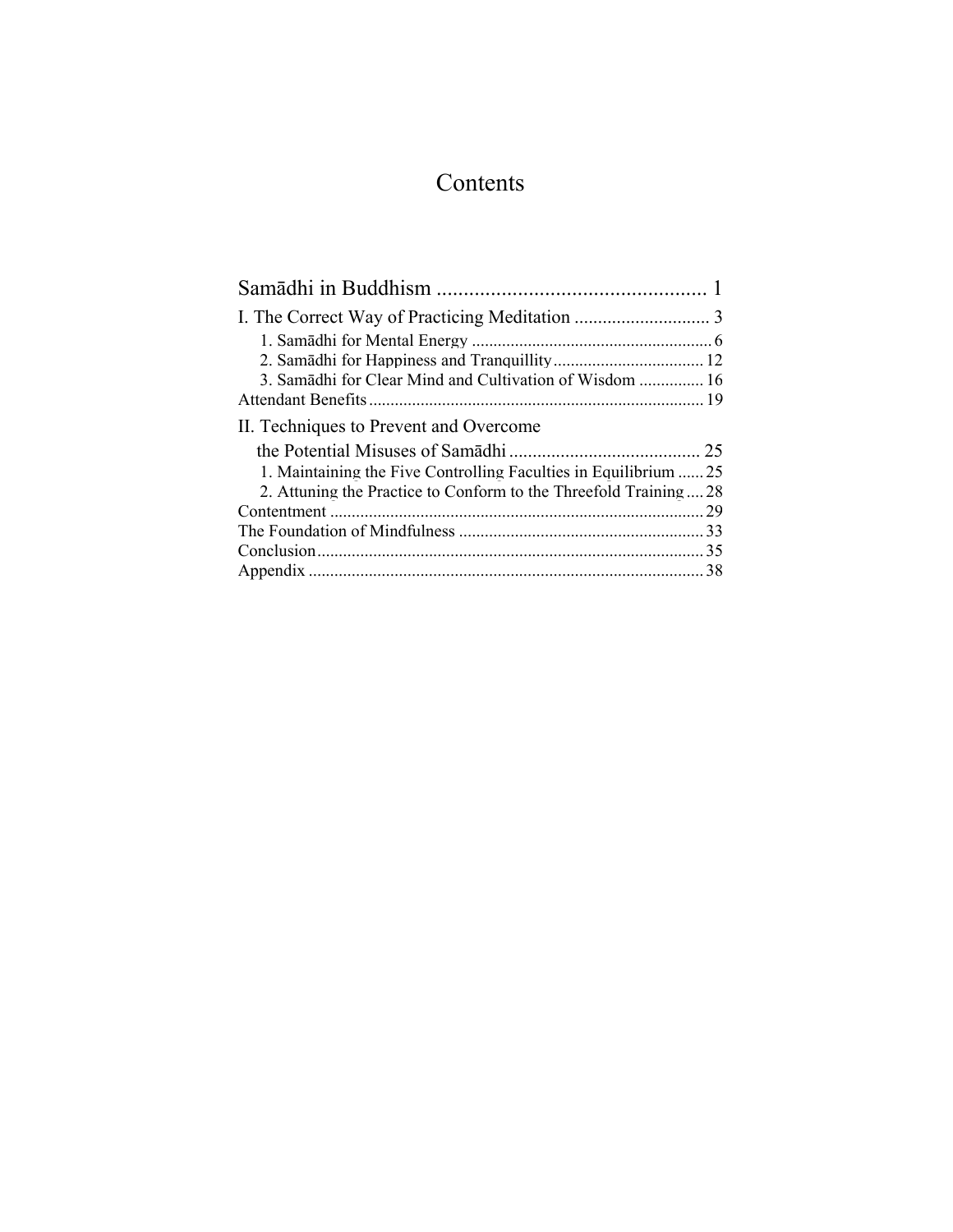### <span id="page-2-0"></span>SAMĀDHI IN BUDDHISM<sup>∗</sup>

As I have learned from different sources, people in the West have shown an increasing interest in Buddhism and particularly in *samādhi.* For this reason I feel it necessary for us to have a clear comprehension of the subject and would like to talk about in a general way today.

Let us start by taking a look at the vocabulary related to the subject. The Pali terms have been loosely translated as follows:

> *bhāvanā:* meditation or, more faithfully, development *samādhi:* concentration

*kammatthāna*: subjects of meditation; meditation exercises

We frequently hear the word *meditation* being used for *samādhi.* But it does not really convey the actual meaning. People use it out of habit and for lack of understanding. I have talked with an American professor who taught Buddhism in America. He said that there was no practice of *samādhi* in the West in the same sense as in Buddhism. The closest kind of such a practice would probably be the one of the Quakers. When the Quakers come to a meeting, they sit quietly and calmly, and if someone experiences some thoughts, he will stand up and tell the people at the meeting what his thoughts were. Still, this cannot be compared to our practice in Buddhism because the two are far different.

Based on a lecture given at Wat Dhammaram, Chicago, Illinois, on May 5, 1996. This slightly abridged version of the text was translated into English by Janet Chan, and the translation was edited by Susan Kirchhoff.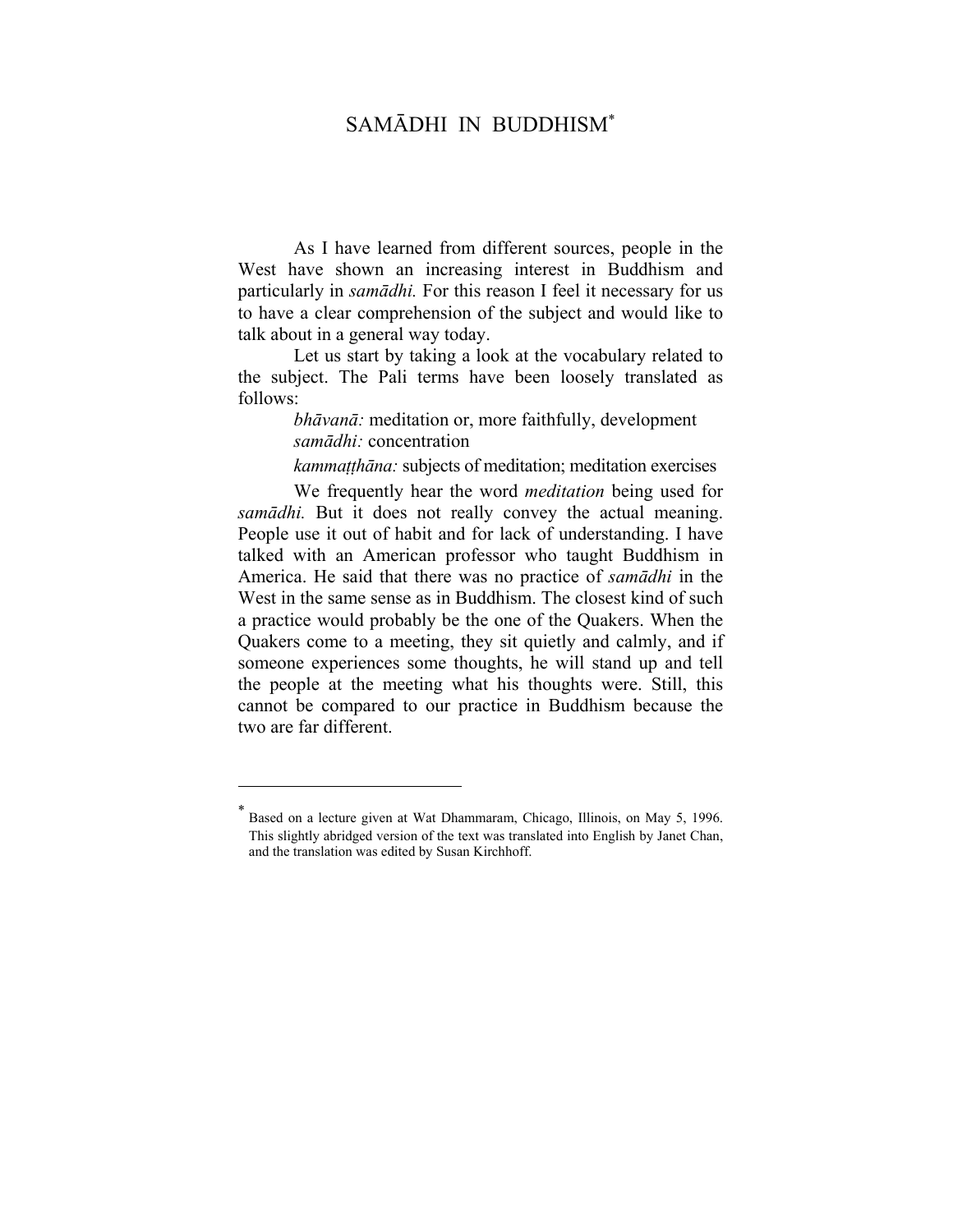When the scholars who studied Buddhist scriptures through English translations and those of other English-speaking Buddhist communities decided to use a word more precise than *meditation,* they came up with the word *concentration.* When we use the English word *concentration,* we have a clearer conception. In whatever we do, like when we study, our mind has to concentrate. When we say concentrate, we mean the mind has to focus on one point. If we do not concentrate, it will be difficult to understand the subject. The meaning of the word concentration is closer to that of the Pali term *samādhi.*

*Bhāvanā* means development in reference to the mind. When translated literally, it has the meaning of growth, cultivation. When our mind does not have a wholesome quality, we develop it; this is called *bhāvanā*. The development of anything of a wholesome nature is called *bhāvanā*, like developing faith, loving-kindness, *samādhi,* wisdom, understanding, and so forth. The word *meditation* is loosely used to stand for *bhāvanā*. But it has to be understood that these are simply words that we use to explain.

When we talk about *bhāvanā* or development of the aspects of the mind and wisdom, it is sometimes also called *kammatthāna*. There are two main kinds of meditation:

1. Tranquillity meditation (*samatha*-*bhāvanā*) and

2. Insight meditation (*vipassanā*-*bhāvanā*).

Tranquillity meditation is aimed at developing inner peace, which calms the mind in order to attain *samādhi*. Insight meditation cultivates wisdom, which will enable us to see the true nature of life and the world, to see that all compounded things are impermanent—they arise, proceed, and dissolve. They cannot remain static in their original form; they have to follow the metamorphic process and evolve according to cause and condition. The knowing of this truth is called *insight.*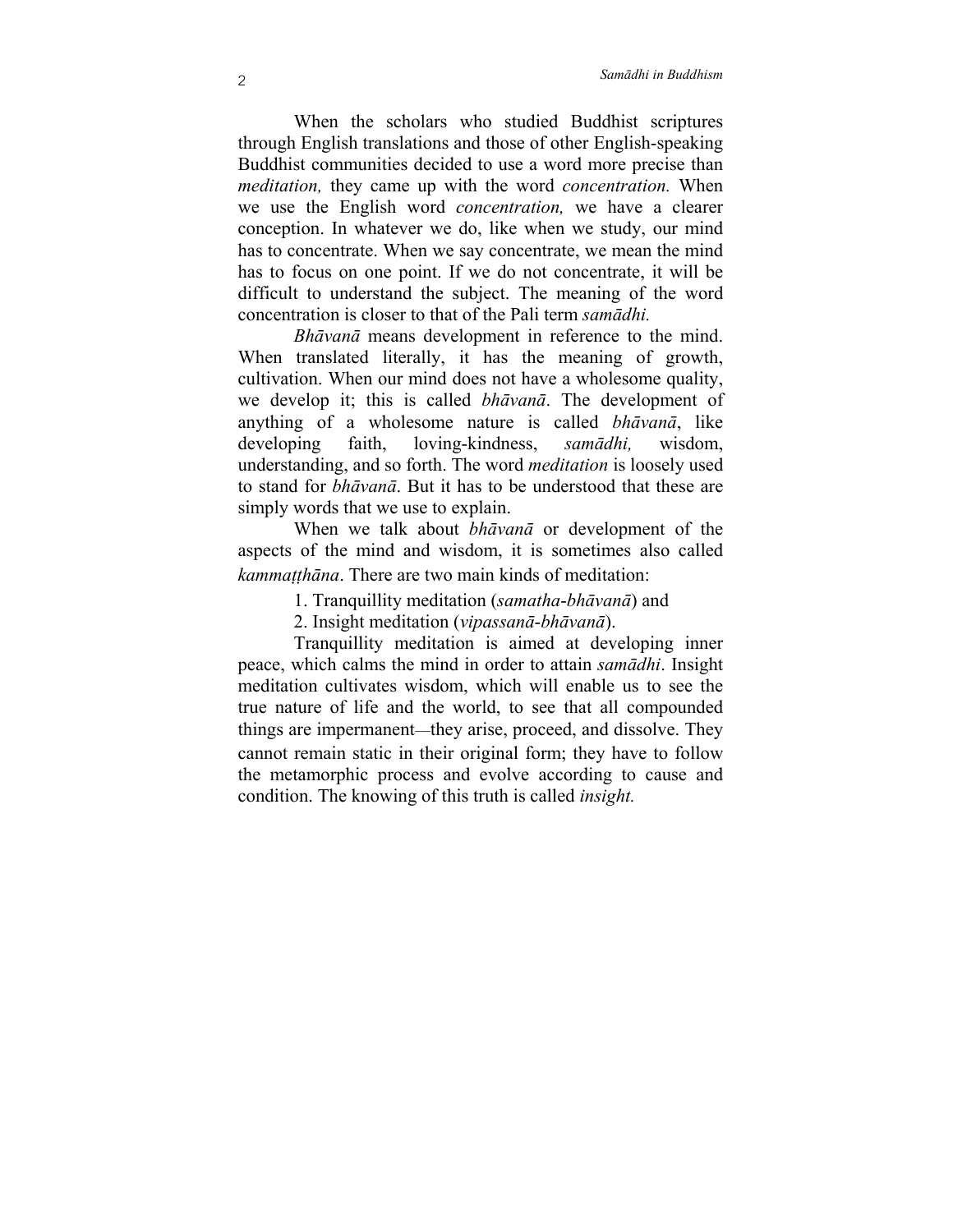### <span id="page-4-0"></span>**I. The Correct Way of Practicing Meditation**

Now, let us take a closer look at *samādhi,* which means– when interpreted in a simple way—the state of a steadfast mind. We remember well *sammā-samādhi* in the Noble Eightfold Path (*ariya-aṭṭhaṅgika-magga*). *Sammā-samādhi* means "Right Concentration." The mind is steadfast when it is tranquil, smooth, and strong, when it is focused on one point. When the mind is centered on one object, it stays with the object—stable, at ease, not distracted, not agitated; it is firmly grounded. When it contemplates, it stays with the object and no other thoughts can arise. If we put it in a general term, it is when the mind is at the place where we want it to be. When put in a technical term, it is when the mind is one-pointed. That is to say when the mind is anchored on one point, it stays with the object and is not distracted or lost. When the mind can stay with the object of its choice, it is called *samādhi.*

If we want to really understand *samādhi* well, I suggest that we do not spend too much time on the meaning, but rather, we will place emphasis on the benefits. When we look at the benefits, we will see the meaning more clearly as well.

There are three important, beneficial characteristics of a concentrated mind. We shall look at these major benefits as outlined in Buddhism:

1. A concentrated mind is a mind that has power; it has a lot of energy.

2. A concentrated mind is lucid—like clear water. As it is calm, it enables us to see things with clarity. This second point is conducive to wisdom.

3. The third benefit follows as a result of the first and second benefits. When the mind is calm with nothing to disturb it, to confuse it, the mind is at ease, stable, not agitated. It is in a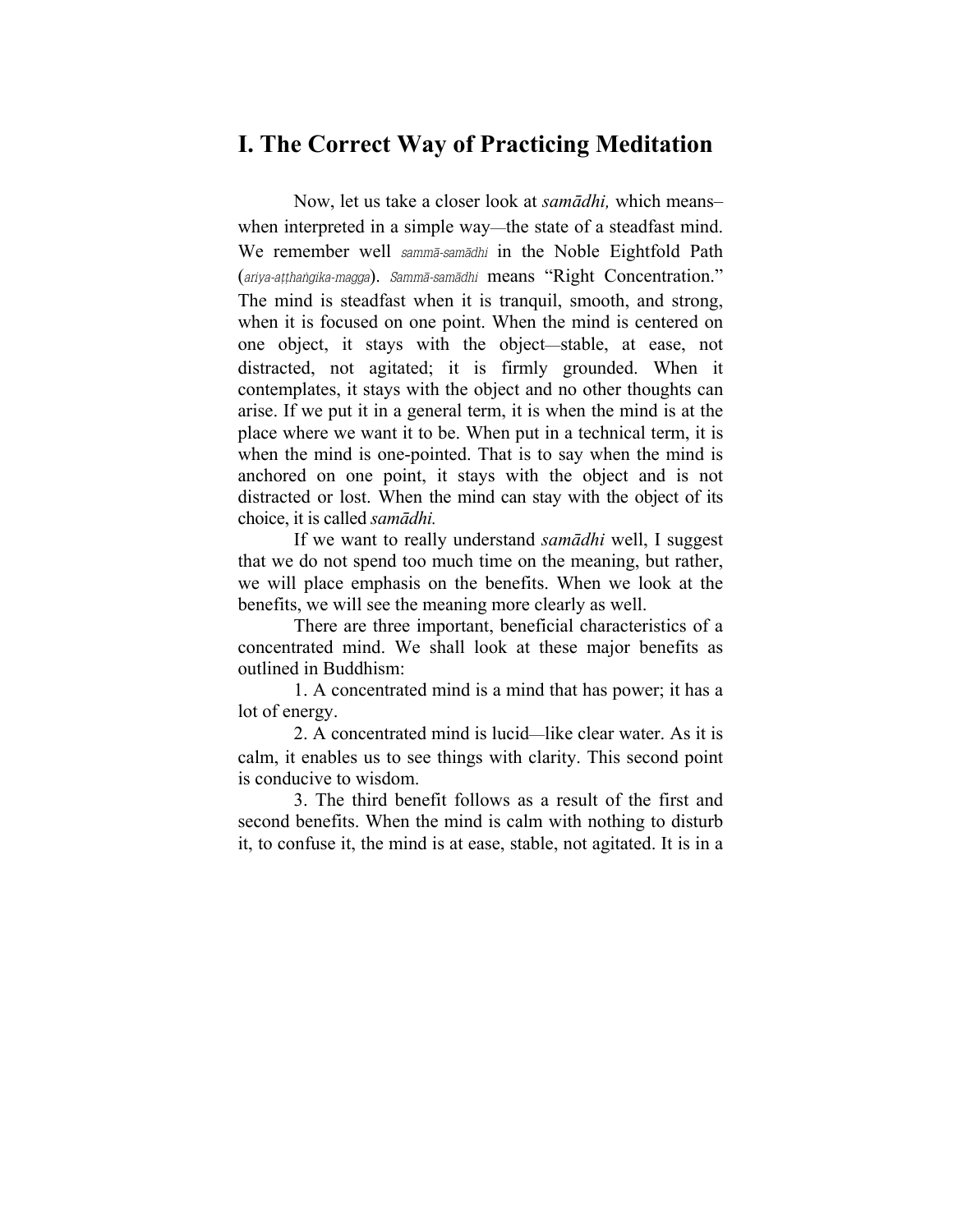peaceful state. Such a mind is happy. Therefore, people with a concentrated mind are calm and so they are happy. This is also a desirable quality.

These are the three main characteristics of a concentrated mind. We can see here the purposes of practicing *samādhi.* Let us examine more closely each beneficial characteristic to determine which one has the benefits that the Buddha wants us to pursue.

**1. Mental Energy.** The following is an analogy by the Buddha:

*"Like a river springing from the mountain in a long stream, its swift current drifts away anything that it can carry along. If we close up the openings on both sides of the river, the current in the middle will not spread out, wobble, or go off its course. It will flow speedily and will carry along with it whatever it can sweep away ..."*<sup>∗</sup>

This saying of the Buddha is aimed at showing the benefits of using mental energy to fortify the strength of wisdom. But generally people like to use mental energy to perform miracles only. When meant for this use, mental energy can be developed to be very strong. Some people in the West find interest in parapsychology. They perform experiments in psychokinesis to show that a concentrated mind can influence the motion of a remote object. It can also make the person look at one point far away and have clairvoyance, or hear remote sounds and have clairaudience. Some people are interested in this kind of benefit that is derived from *samādhi.*

**2. Happiness and Tranquillity.** The Buddha exhorted the monks (*bhikkhus*):

*"O Bhikkhus, the development of samādhi, when well-cultivated and regularly practiced, will conduce to a happy life here and now. What does this mean? O Bhikkhus, when free from desires, free from all*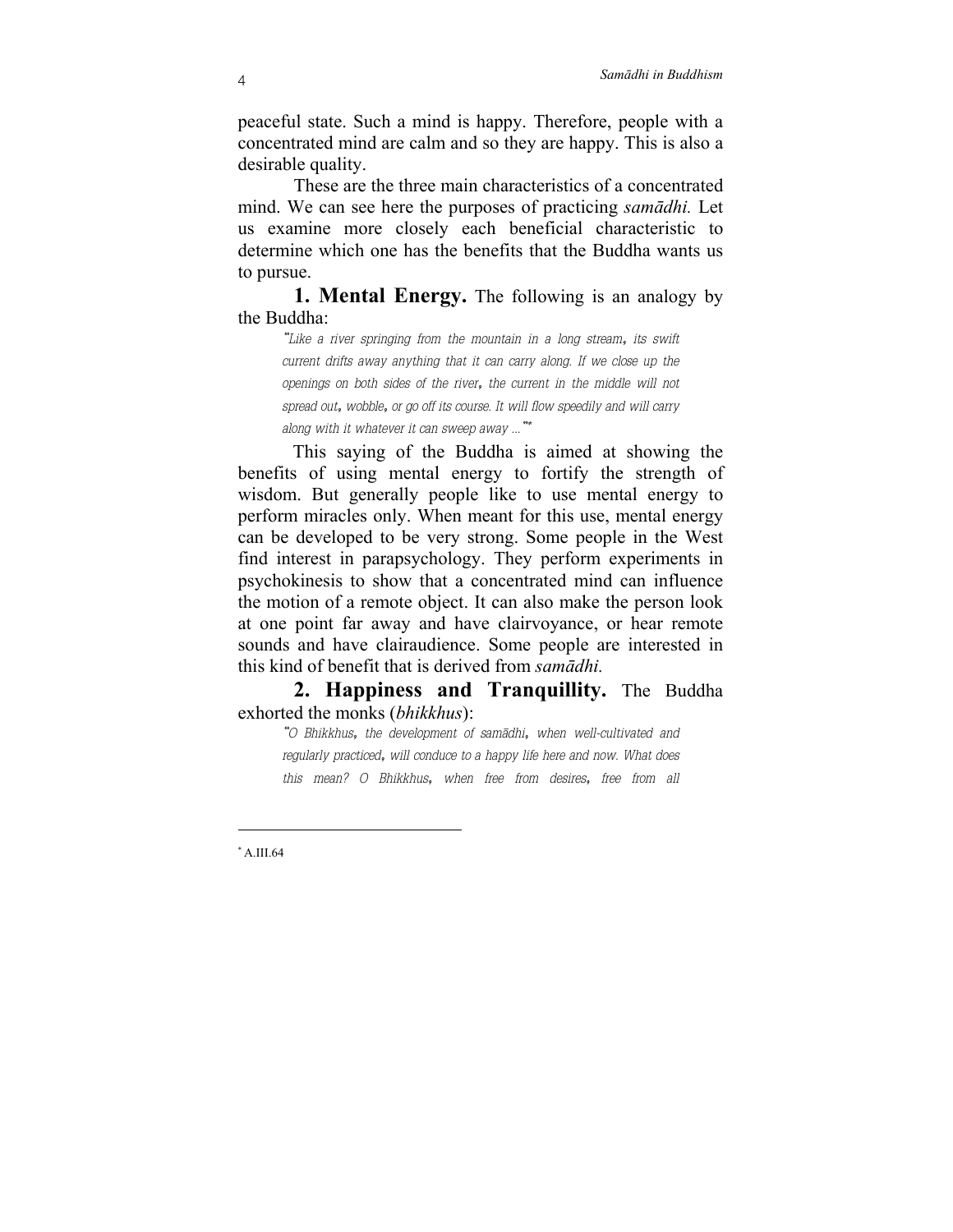*unwholesome states, one enters the First Absorption ..., the Second Absorption ..., the Third Absorption ..., and the Fourth Absorption ..."*<sup>∗</sup>

This benefit is also sought after by many people especially in the present-day societies, where emotional problems prevail. In a society which has its structure based on competition, struggles for benefits cause stress to people. People's minds become tense and in time suffering arises. It is true that the more a society is materially developed, the more people in that society suffer. When people suffer, they want to find release and they find the way of *samādhi* from Buddhism, Hinduism, and yoga in the East. They turn to *samādhi* as a means to happiness and tranquillity, a solution to the troubled mind.

**3. Clear mind and Development of wisdom.** Here is another analogy by the Buddha:

*"O Bhikkhus, like a water reservoir that is clear, not muddy, a person with good eye sight standing on the shore will see snails, mollusks, stones, and pebbles, even fish that are swimming or lying still in the reservoir. Why is this so? It is because the water is not muddy. Likewise for the Bhikkhus, with a mind that is not muddy, they will know what is beneficial for themselves, beneficial for other people, and beneficial for both parties. They will be able to realize a superior intuitive attainment beyond a normal person's capability. This is nānādassana (vision through wisdom) which can lead a person to become a noble being ..."*∗∗

The foremost benefit of *samādhi* is a clear mind. When the mind is lucid, it sees what it wants to see with clarity. This is related to wisdom—a mental phenomenon. *Samādhi* is a quality of the mind. We practice *samādhi* to bring serenity to the mind. When the mind is serene, it is clear. When it is clear, it is conducive to wisdom. Wisdom can be put to full use and this will enable us to see things with clarity. Many people can

<sup>∗</sup> A.II.44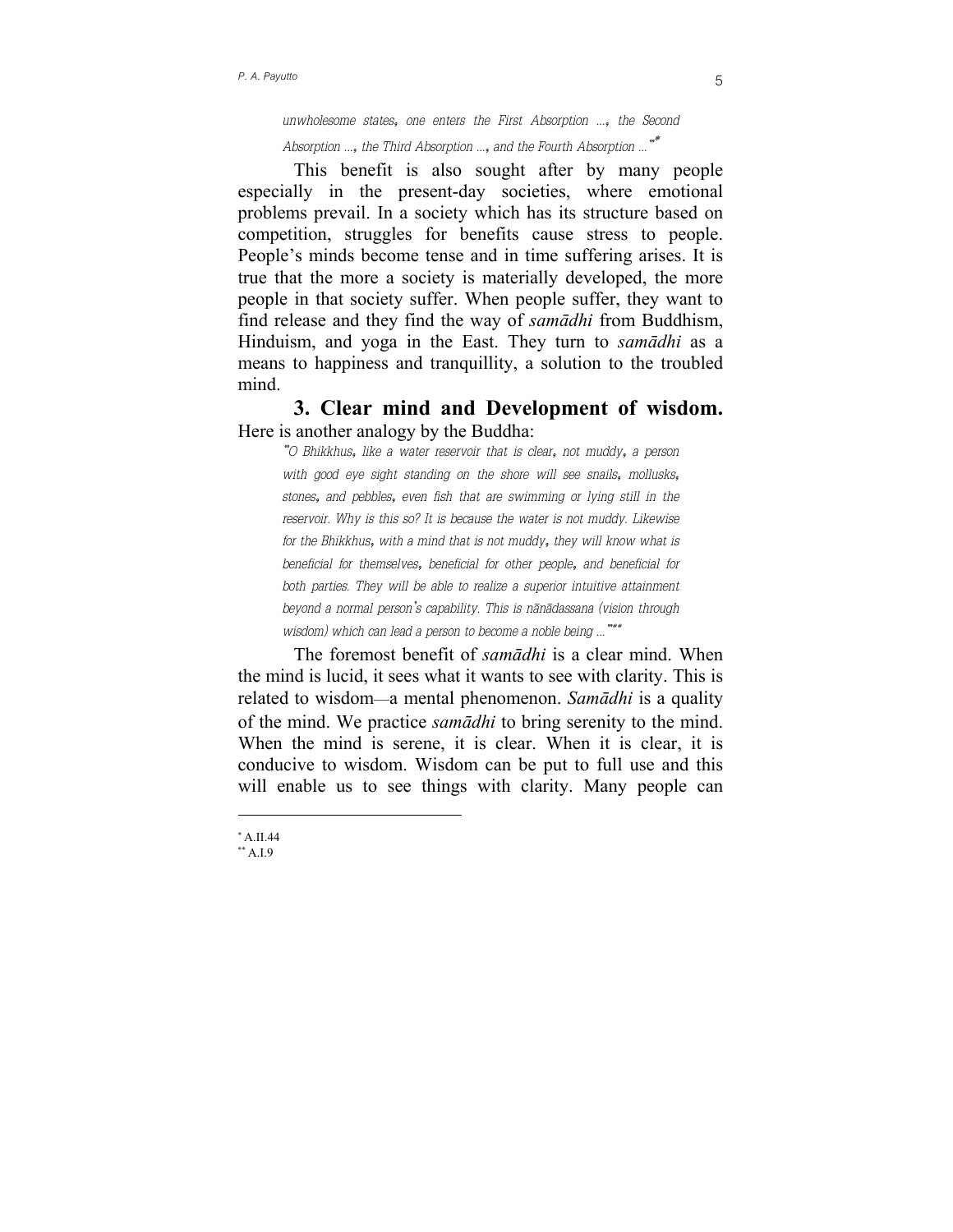<span id="page-7-0"></span>remember well what the Buddha said: *"Samāhito yathābhūtaṃ pajānāti.*<sup>∗</sup> *"* This means that he who has a steadfast mind will see things clearly as they are. When *samādhi* is developed, insight—the ability to see the truth—will follow. *Samādhi* is a foundation, an aid, a supporting factor, a tool to develop and increase wisdom. This benefit is sometimes overlooked, and precisely this is the most important goal, the benefit that we aim to obtain in Buddhism.

Now that we have reached some understanding, let us investigate the subject further to see the underlying purposes of the practice.

# **1. Samādhi for Mental Energy**

Many people are interested in the mental energy aspect of *samādhi,* in psychic power and marvels. If *samādhi* were good for these only, Buddhism would not have been born. In India, they had a long history of experience in this; the practice of yoga existed before Buddhism. The Buddha went to different yoga masters before his Enlightenment; he practiced *samādhi* and attained the highest realm of *jhāna* (absorption).

There are eight levels of *jhāna*: four *jhānas* of the Fine-Material Sphere and four *jhānas* of the Immaterial Sphere. The Buddha's first master, *Āḷāra Kālāma*, attained the seventh level of *jhāna*—*Ākiñcaññāyatana* (Sphere of Nothingness). The Buddha went to study with him and also attained this level. But the Buddha was not satisfied, he left and went to study with Master *Uddaka Rāmaputta*. This master attained one level higher: the eighth level of *jhāna*—*nevasaññānāsaññāyatana* (Sphere of Neither Perception Nor Non-perception). The Buddha attained this level as well. His master informed him that he had completed the knowledge that he could obtain from him and invited him to stay and teach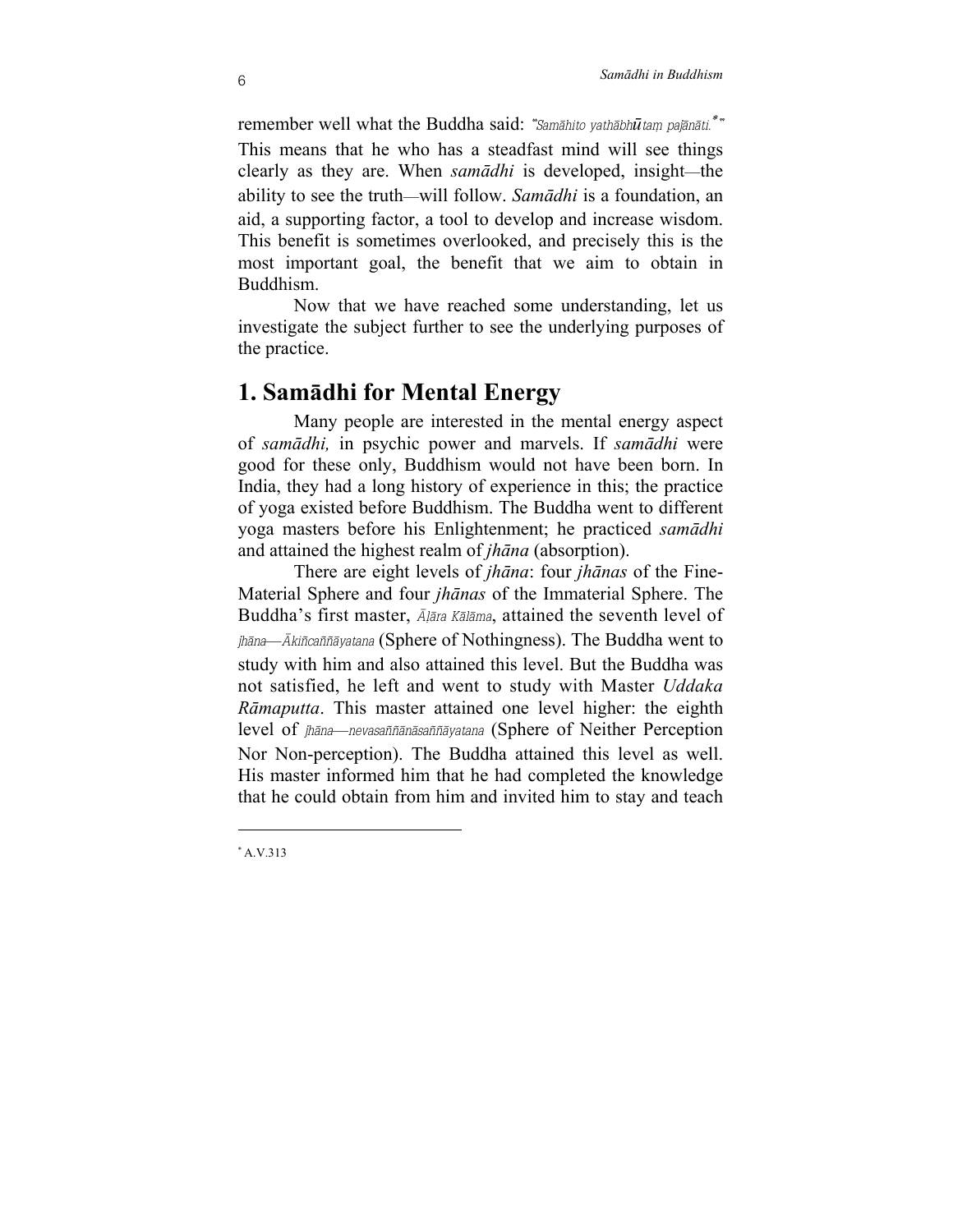the followers. The Buddha considered the proposal but concluded that this was not his goal. He left again, this time to search on his own.

Many yogis, ascetics, hermits before the Buddha era had psychic power and attained *jhānas.* But the Buddha was not satisfied. If our goal is to have psychic power and to attain *jhāna* only, we do not need Buddhism, because other people have achieved them already. This is a point to which we have to pay attention. Please note that after the Buddha attained Enlightenment, he discouraged the use of *samādhi* for the purpose of attaining psychic power and for the marvels of performing miracles.

The Buddha outlined the three *Marvels* (*pāṭihāriya*) in connection with *samādhi* as follows:

1. **Marvel of psychic power** (*Iddhi-pāṭihāriya*): the ability to use different kinds of psychic power: to fly, to walk in the air or on the water, to go beneath the earth, etc ...

2. **Marvel of mind-reading** (*Ādesanā-pāṭihāriya*): the ability to read the minds of others: what they think, how they think, what they intend to do, or how the state of their mind is.

3. **Marvel of teaching** (*Anusāsanī-pāṭihāriya*): the teaching of the way to cultivate wisdom, to know the truth by oneself.

Only the third Marvel is praised by the Buddha; the first and second Marvels are discouraged. Why so? One important reason is that with the first and second Marvels, when someone is able to do these things, the ability belongs to him only. Other people will simply be interested to view them as miracles and come to rely on him. When people rely on others, they are dependent and are not free. In the case of the third Marvel, the Buddha taught people to cultivate wisdom. It is a marvel in the sense that when they achieved wisdom, they saw the truth for themselves. When they saw the truth for themselves, they knew how to do by themselves whatever they were taught to do and thus became independent of the Buddha. In the same way that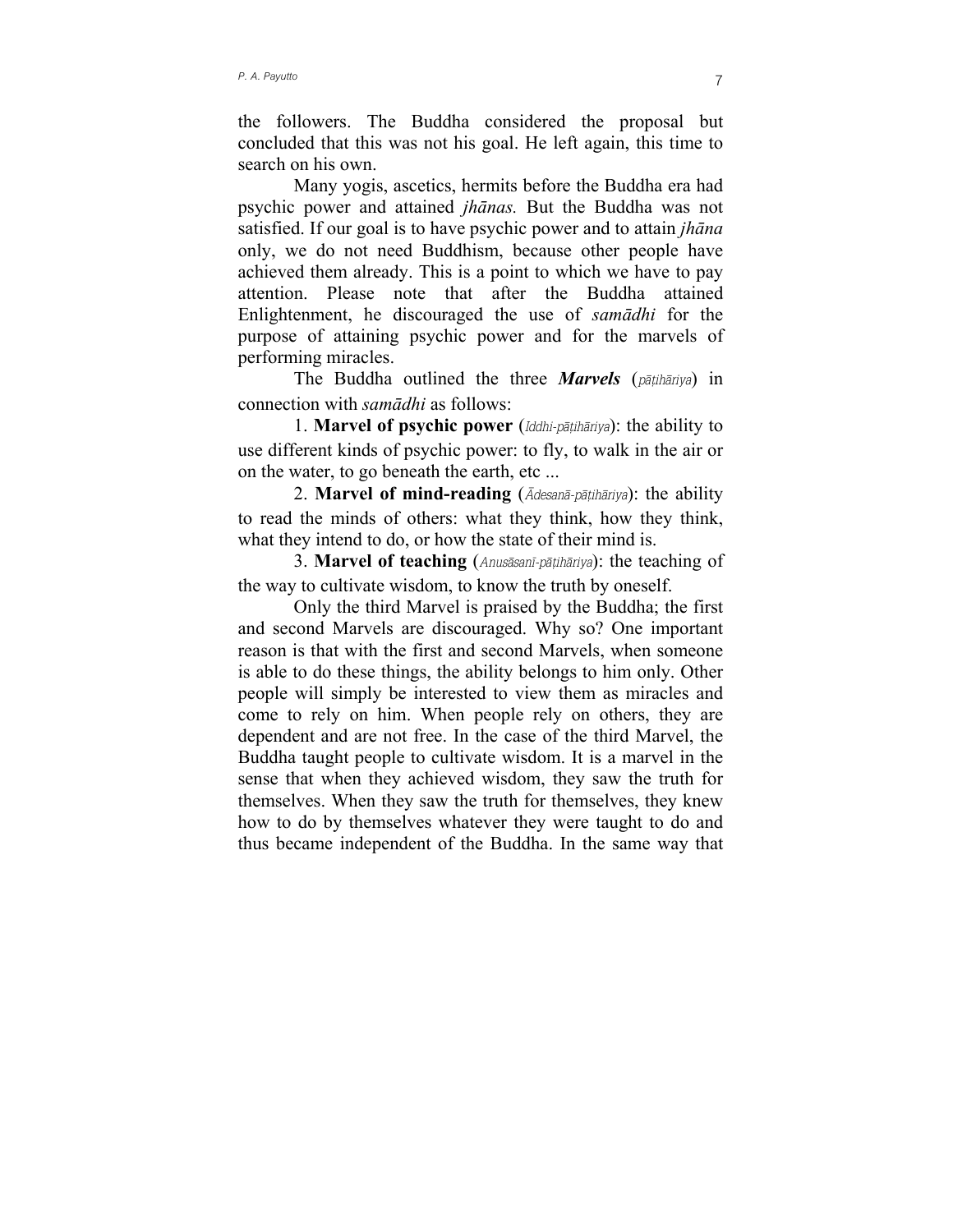he himself came to see the truth, the Buddha taught others to cultivate wisdom. When wisdom was developed, people were able to see the truth, just as the Buddha saw it. They became free and did not have to rely on the Buddha any more. But with the first and second Marvels, they had to count on the Buddha and hoped to depend on him continuously. The Buddha wanted them to be independent. Therefore, he discouraged the attainment of the first and second Marvels, which are good in some particular cases only. We have to be careful when they are used in the long term, they can lead to carelessness. When we see people with supernatural power, we respect them, we are drawn to them and tend to depend on them. We wait for them to give us what we wish to obtain. As a result, we do not know how to face problems, how to solve problems, how to move on in life. We are bound to stay in place without making any progress. The Buddha did not want this to happen.

We can see that the Buddha exceeded everyone else in psychic power. Even though he only praised *anusāsanī-pāṭihāriya*, he was also supreme in *iddhi-pāṭihāriya* and *Ādesanā-pāṭihāriya*. It should be noted that during all of the 45 years that the Buddha taught Dhamma (the laws of nature), he never used his psychic power for anyone to gain anything. This is an important observation which is often ignored. Why is it that the Buddha never used his psychic power for anyone to obtain what he wanted during those 45 years? It is because the Buddha did not want anyone to depend on him. If people kept relying on him, they would become careless; they would not think of standing on their own feet, not learn to cope with problems on their own. If we do not face problems ourselves, we will not learn. So, if we are interested in psychic power, we have to be careful not to go astray from the doctrines of Buddhism. Any interest that we have in it should not be a hindrance for us to stand on our own feet. We should discipline and cultivate ourselves and work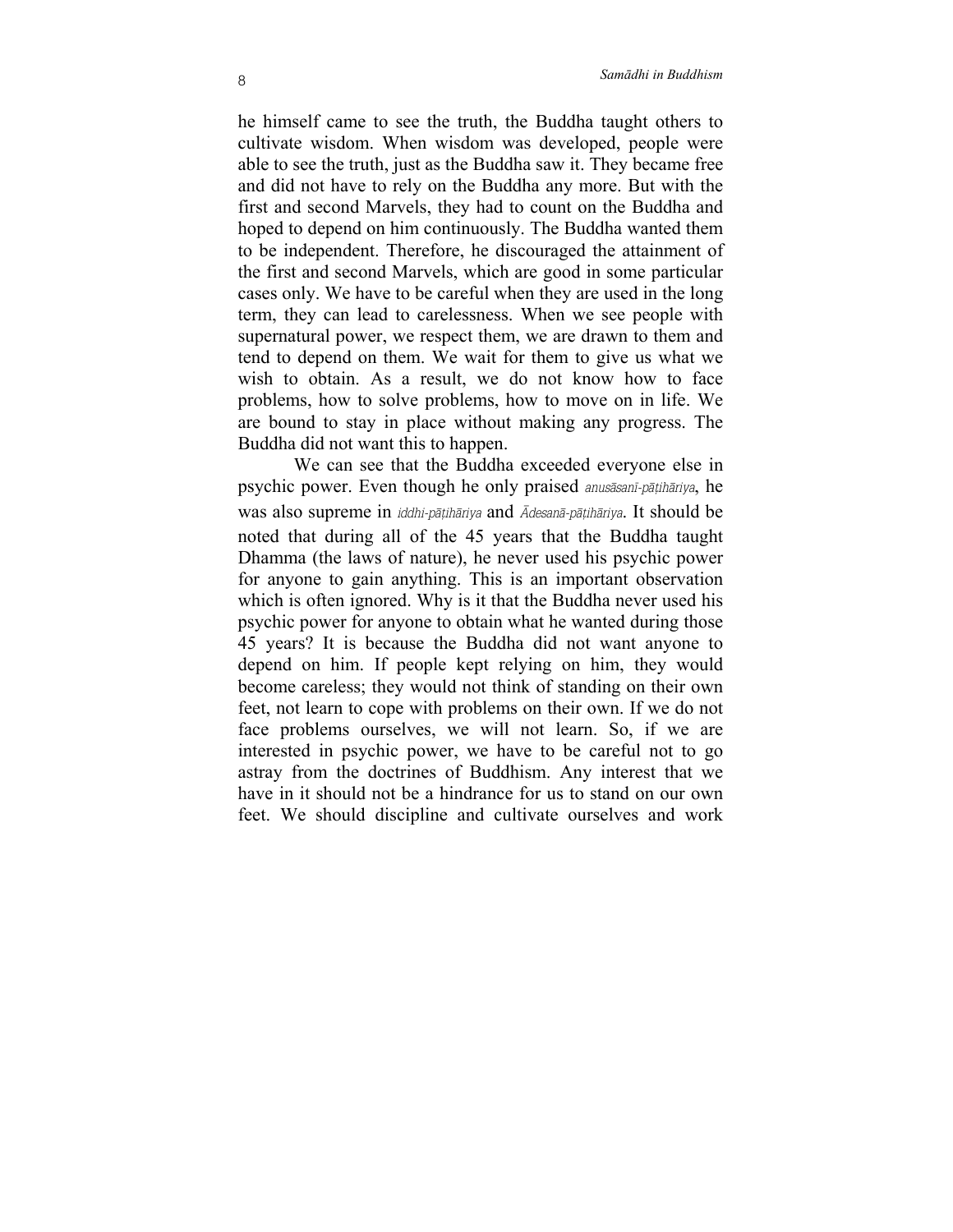diligently to gain the right results. This is one of the important doctrines of Buddhism.

Buddhism transcends the practices of ascetics and hermits. In the ancient times—as a matter of fact, even today ascetics and yogis in India like to compete with each other in the matter of psychic power. But the Buddha did not like this. He said that if people were concerned solely with psychic power, they would not make progress. Under what circumstances then would the Buddha use his psychic power? He would utilize psychic power when he chose to have people who were proud of their personal psychic power accept his superiority and be ready to listen to his teaching. In the Buddhaีs time, people considered psychic power as very important; whoever did not have it would not be considered an Arahant (one who has attained *nibbāna*). They believed that an Arahant must have psychic power. But the Buddha did not think of it as a criterion of being an Arahant. The Buddha was living in a society which had this belief, and as a supreme master—one who proclaimed a great religion—he had to have this kind of power in order for others to believe in him in the first place. The Buddha used his psychic power as a tool to proclaim Buddhism. At that time, when people with powers met together, they challenged each other's ability. If you did not have the powers, people would not believe in you.

We look at the example of the Buddha's meeting with matted-haired ascetics (*jaṭila*). These ascetics possessed super psychic power and were very respected by the public who held that Arahants should have psychic power. For this reason, the Buddha went to see them first. The Buddha reasoned that if he did not prove he was more advanced, people would not listen to him. They would say no one could be compared to their chief ascetic. When the Buddha went to see the chief ascetic, he was put to the test for several nights, but each night he prevailed. In the end, the chief ascetic realized that the Buddha was more highly developed. When he realized this and surrendered, he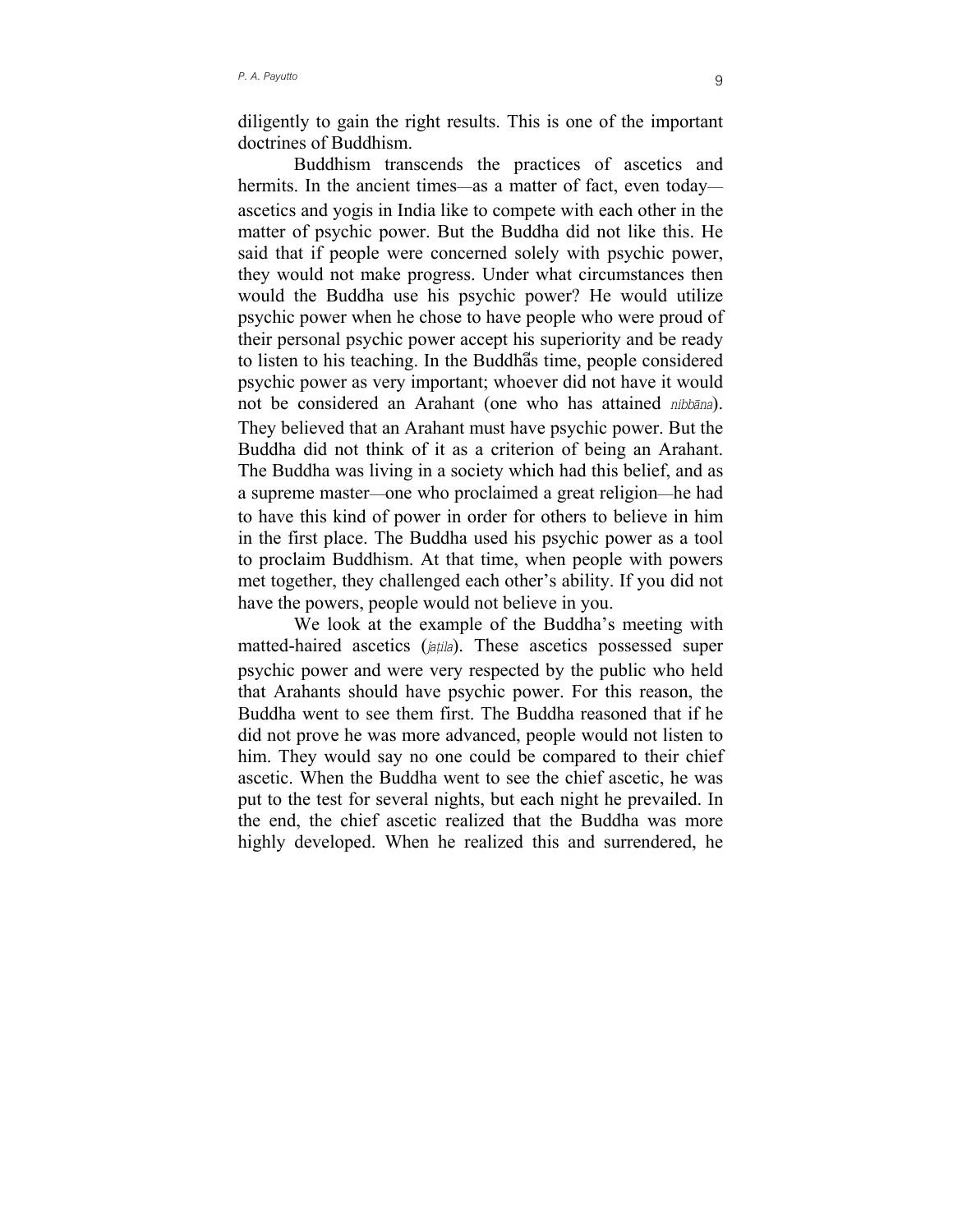was willing to listen to the Buddha. Before that time he would not listen and boasted that he was the number one, others were no match for him. When the chief ascetic was willing to listen, the Buddha started to teach him with *anusāsanī-pāṭihāriya*. He realized the truth and accepted the Buddha's views on psychic power and the Buddha stopped using it himself. We see how the Buddha used psychic power to conquer the unbelievers. Once they surrendered, he stopped using it. He never used it as a means to give special favors to anyone.

Another critical point that we have to bear in mind besides the ones mentioned earlier in using *samādhi* as a way to gain psychic power is that when someone has this kind of power, other people will come to rely on him. He will not be free. More importantly, this kind of power does not eliminate mental defilements (greed, hatred, and delusion), nor can it put an end to suffering. There is no warranty of purity and freedom for people who use *samādhi* merely for this purpose. The best one can achieve is a calm mind with the mental defilements also calm temporarily under the power of *samādhi*, which is called *vikkhambhana-vimutti* (temporary deliverance by suppression). But when there is something to stir up the mind, the defilements can reassert.

There is a story of a senior monk who was a meditation master after the time of Buddha. Being an experienced master, he attained a high level of *samādhi.* As he had been practicing meditation for a long time, his mind was calm, his defilements were suppressed and calmed; so there was no chance for them to surface. He thought he had attained the Arahantship. A master who is not an Arahant can teach disciples to attain the Arahantship, because the ability to succeed depends on ones own development; the master only teaches them the principles and techniques.

This senior monk had large numbers of disciples who came to study with him; they learned the techniques and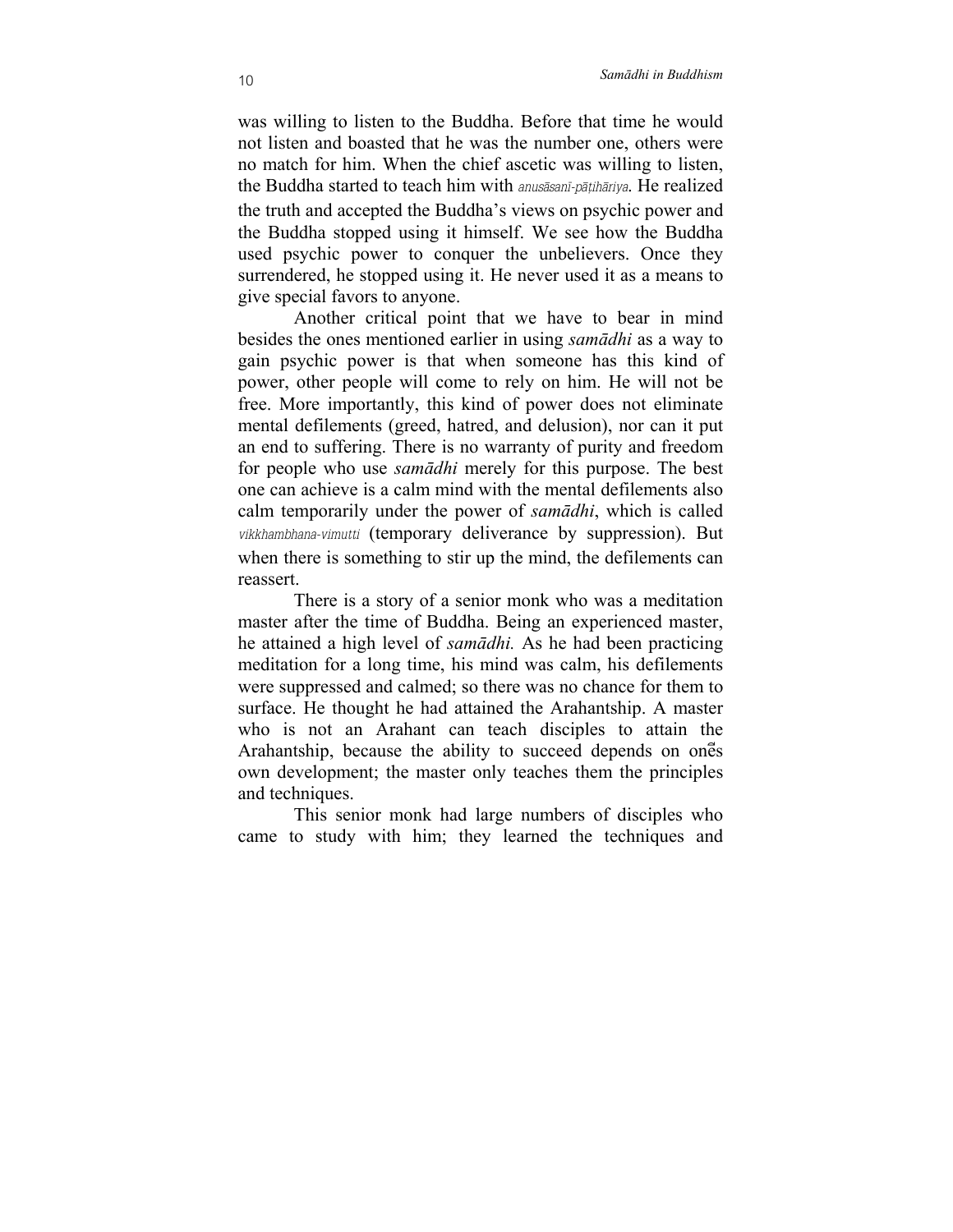practiced by themselves and some of them were able to realize Arahantship. One of the disciples knew that his master had not attained the goal and wanted to warn him. But he did not want to tell him directly because being the master, he might not like it. If he became angry or resisted, it could be dangerous to his practice. This disciple found a way by creating a vision of an elephant. One day while the master was sitting, taking his ease, an elephant was made seen to be charging in. Taken aback and caught off guard, the master got up at once and was ready to leap away. His Arahant disciple seized the tail of his robe and gave it a sudden pull. The master was thus able to regain his mindfulness.

The reason why the master was able to regain his awareness was that he had been practicing for a considerable time, and it was just that his mindfulness was not sharp at that very moment. When his disciple pulled his robe abruptly, his mindfulness came back. And with this, he realized that he had not achieved Arahantship. Arahants no longer experience any feeling of fright because they have no more defilements that will give rise to fear. Fear befalls people who still have greed (*lobha*), hatred (*dosa*), and delusion (*moha*). Those who have craving (*taṇhā*) have fear. When there are no defilements, there is no fear. The master knew this; he knew he still had defilements and turned to his disciples for help. He continued his practice and eventually attained Arahantship.

What I want to point out here is that the possession of supernatural power, the attainment of *jhāna* or *samādhi* in the sense of mental energy does not help to make one an Arahant, nor does it help to end defilements and suffering. It only helps to calm the mind and the defilements will then settle down temporarily. This is also good and useful in one way. For some people who have attained a certain level of *samādhi* but still have defilements, there is a chance that they will become imbued with a sense of their own importance. If this is the case,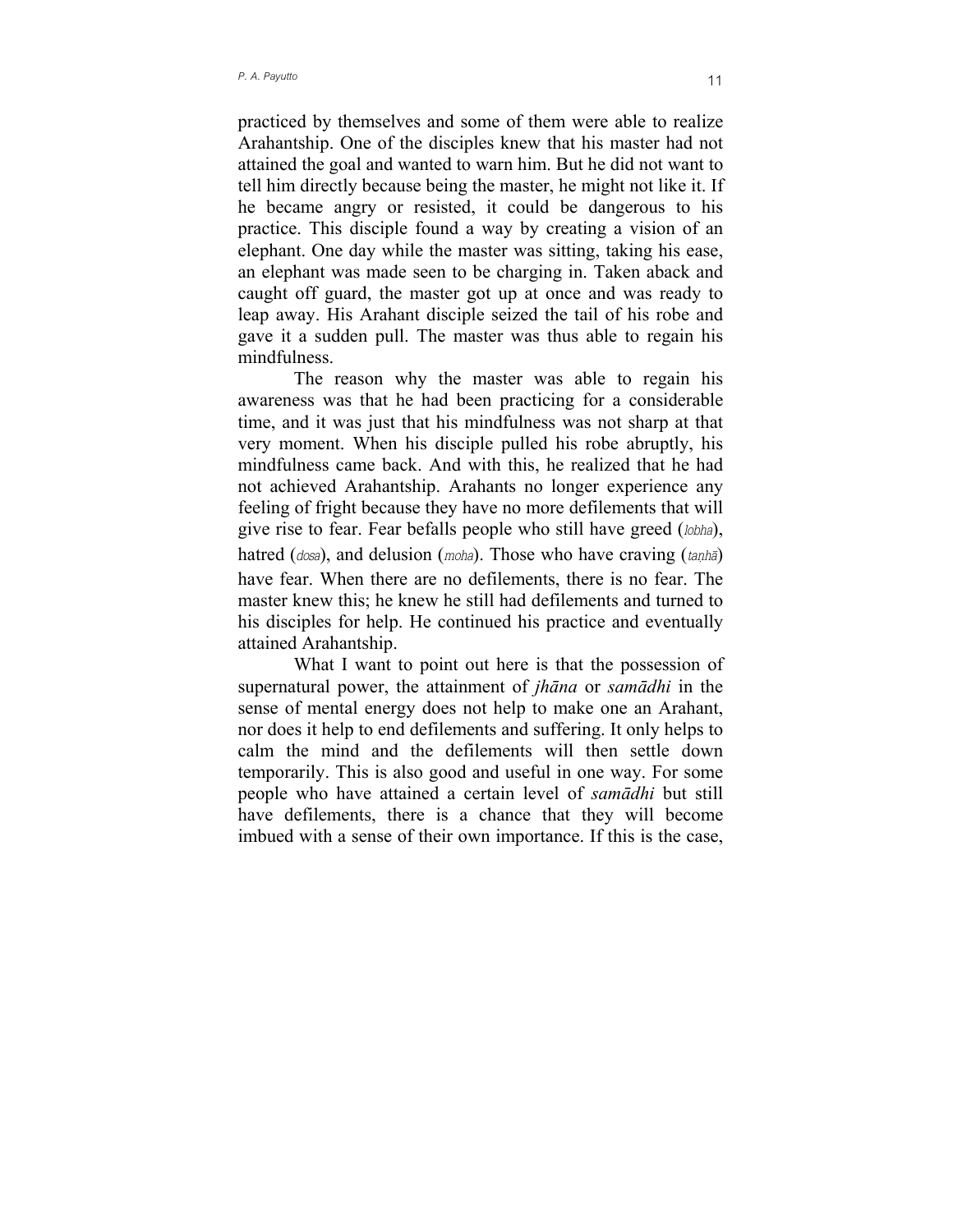<span id="page-13-0"></span>the situation can become worse. Because when we do not have authority or power, even though we have defilements, they are not powerful. But once we know that we have some kind of authority and power, we may feel presumptuously arrogant. The same goes with people who have psychic power. If they still have defilements and feel proud of themselves, they can do worse things.

An example can be seen in the case of the monk Devadatta. Devadatta attained a high level of *abhiññā* (superknowledge) though still at a worldly level. He became conscious of his power and came to think of gain, honor, and so forth. He made use of his psychic power to get what he wanted and what he got in the end was his own ruin.

As we can see from the above, the use of *samādhi* for the sole purpose of producing psychic power and marvels can become a hindrance in our pursuit of the highest goal. Hence, we have to exercise caution to prevent us from falling into carelessness.

### **2. Samādhi for Happiness and Tranquillity**

Before talking about the last point on *samādhi*—clear mind, I would like to go over the use of *samādhi* for happiness and tranquillity. The use of *samādhi* as a means for happiness and tranquillity is also very beneficial—not only is this a good way for relaxation, but also a way to prevent and remedy emotional problems such as stress, restlessness, confusion, disturbance, anxiety, loneliness, forlornness, and so forth. The mind will thus be at ease and happy.

However, to aim for merely these purposes in *samādhi* is not enough according to the principles of Buddhism. This is still not the goal of Buddhism. This is only using *samādhi* to address mental problems and deal with suffering up to a certain level. Moreover, such a usage may become a detriment and has to be applied with wisdom. If we are not careful and keep using *samādhi*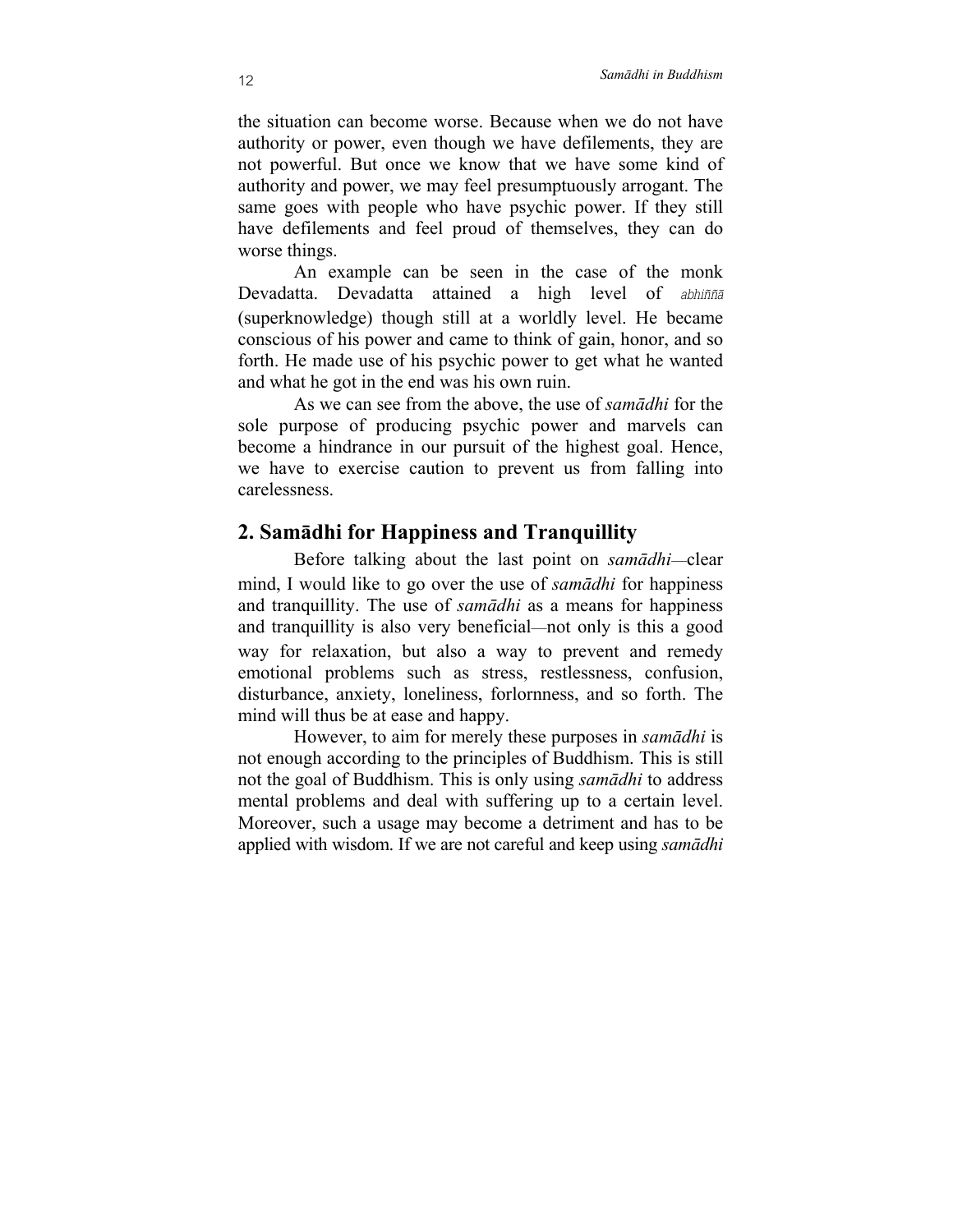for these purposes only, it may be turned into a tranquilizer which may cause heedlessness leading to loss and may become a hindrance to attaining the goal of Buddhism.

There are only certain beings who can fully use *samādhi* for happiness and calmness with safety, without running into the hazard of its becoming a tranquilizer, they are the Arahants. This is because Arahants have already reached the goal of Buddhism; they do not have to go further on the path. For them, heedlessness does not exist. Thus, they can use *samādhi* as a means for rest between work; this is called *diṭṭhadhamma-sukhavihāra* (an immediate happy state of mind). People, in general, can do likewise, but it must really be kept within limits as with the Arahants and not overdone to such an extent that it becomes a tranquilizer.

A tranquilizer is something that soothes and makes people comfortable. We may use it even as medicine that calms the mind when we have emotional problems. Like when we are excited, depressed, uptight, or cannot sleep, we take medicine to help us go to sleep. The medicine does help, but it also has its limits; it has its negative side effects. We can use it to momentarily relieve our stress, to overcome the conditions. But if we count on it to save us from our predicaments on a long term, it is really not a good idea.

There are many kinds of tranquilizers available. The more people strive for happiness from material consumption, the more problems they will encounter. Since material comfort can provide happiness to a certain extent only, sometimes boredom follows after happiness is gained. There is also another kind of people who are always on the run for happiness through material acquisitions but are never satisfied. Life that is full of competition brings about a tense mind. People strive in every way to get what they want, and at the same time, they fear losing the fortune that they have accumulated. The expectation to gain happiness through material possessions entices the mind in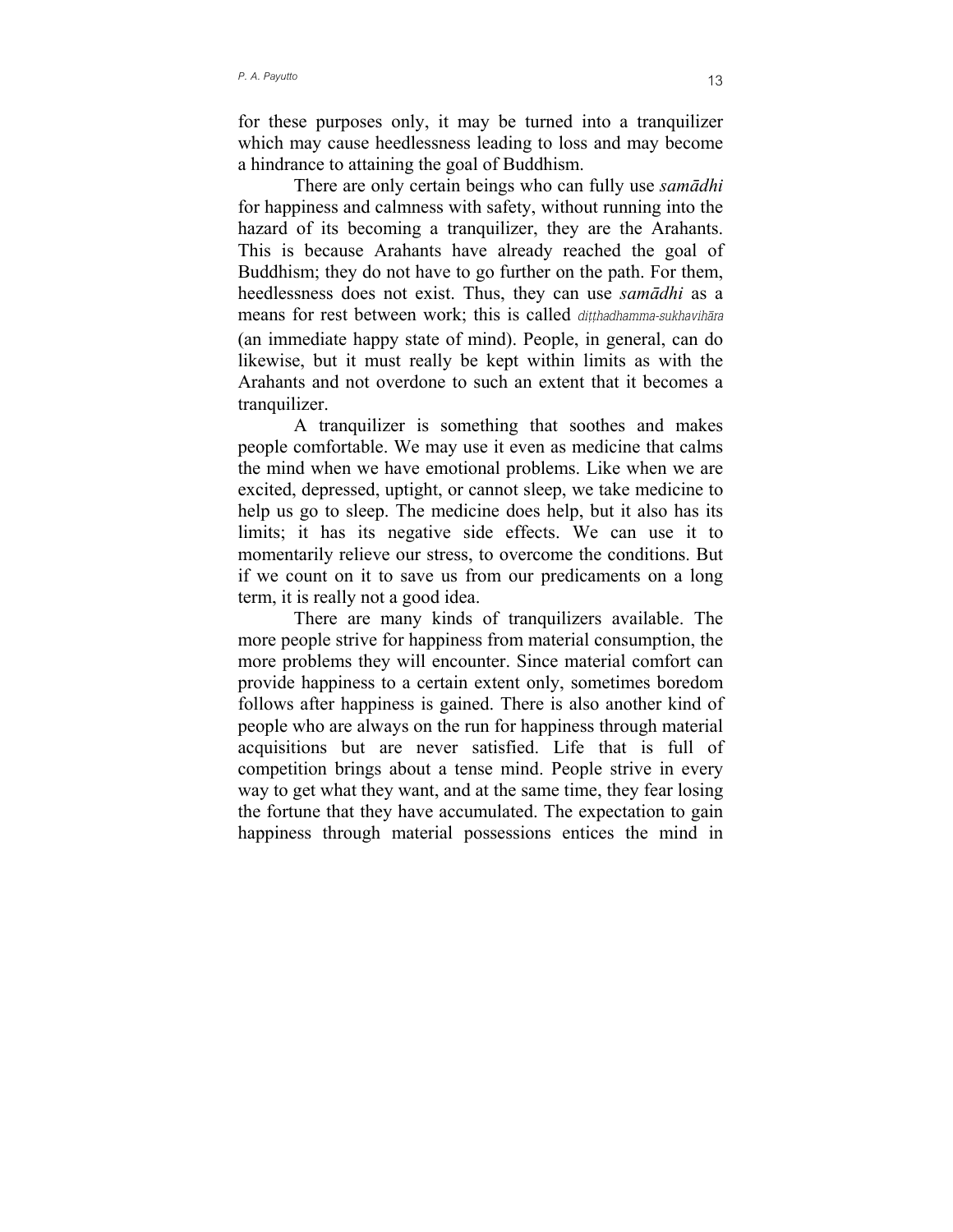different ways, to the extent that some people come to identify happiness with abundance in material goods only. Material comfort can produce happiness as well as boredom. When we identify our hope for happiness with material goods only, our life will have meaning in material consumption only. When we are tired of material goods, we become tired of life. When we are disappointed with material goods, we become disappointed with life. When there is no meaning in material goods, there is no meaning in life.

This has become a predominant issue in developed societies that are affluent in material goods and that stress material wealth. A society that is developed and rich in material goods does not necessarily have a basis for happiness. It is true that such a society has a high rate of suicide. People in a poor society rarely commit suicide. In America, the rate of suicide that is increasing is suicide among the youth. According to the statistics of USA Today, during the last 30 years, the rate of suicide among the American youth increased by 300%. These are statistics produced by the American National Institute of Mental Health. How is this possible for young people between 15-19 years old? People are stunned when the youth commit suicide in a society that is prosperous with everything that could be desired. Normally young people are at a prime age of joy; they have the strength to look for happiness. Why then do they want to resort to death and miss out on happiness?

A society that is rich and progressive does not provide a warranty in the matter of securing happiness. In such a society, happiness tends to be identified with material wealth. As this trend continues, people who get bored with material goods become bored with life as well. This has become a serious threat to society and civilization in the present time. People in the past did not so much identify happiness with material goods because they did not have that much to consume. Their happiness came from other sources. Material comfort is not the only source of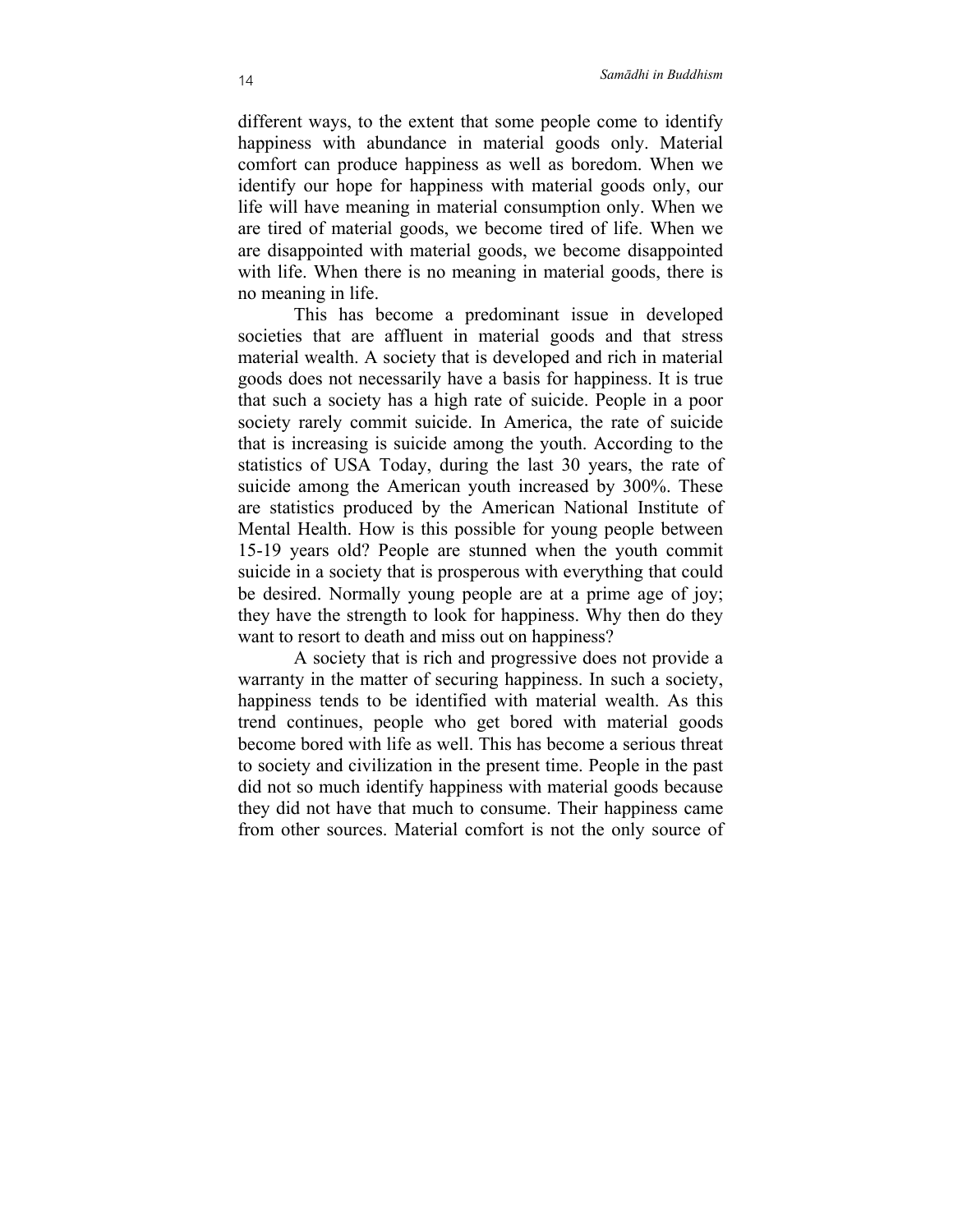happiness. But now with people opting for economic prosperity or material progress, the society is turned into a consumeroriented society. People seek only to consume; happiness comes only from consumption. And so the meaning of life is being attached to material consumption. This is the tendency in the developed societies now and the situation is getting more complicated. Such an unhealthy environment poses threats and hazards to a civilization that has followed the wrong path.

I would like to go back to where we were talking about the use of *samādhi* as a tranquilizer. In societies where emotional problems prevail, people look for happiness in material comfort but meet with failure, or they get what they want but it does not bring them the happiness expected. What do they do? Life no longer has any meaning for them. One way is to commit suicide out of disappointment; another way is to put their hope on tranquilizers. As a consequence, a choice of exit for people who have not found happiness is *tranquilizer*, starting with drugs. Hence, the use of drugs is widespread in these societies.

People who may not take drugs sometimes engage in habits such as drinking, gambling, or things that are more delicate like music, various forms of entertainment, or sports. The tranquilizer that is more refined for the mind is *samādhi.* We do not need to depend on addictive substances or even on music; when we have problems and troubles, we go to samādhi to relieve us from worries and anxieties. *Samādhi* helps to achieve happiness and peacefulness.

But if we keep using *samādhi* in this way without proper attention, it can also be turned into a tranquilizer. What does a tranquilizer do? It relieves us from our stress, suffering and troubles; we are happy to be temporarily free from our frustration and misery. But in reality the actual problems are not solved; the defilements deep underneath are still there. The real issues in family and in society are not dealt with. If whenever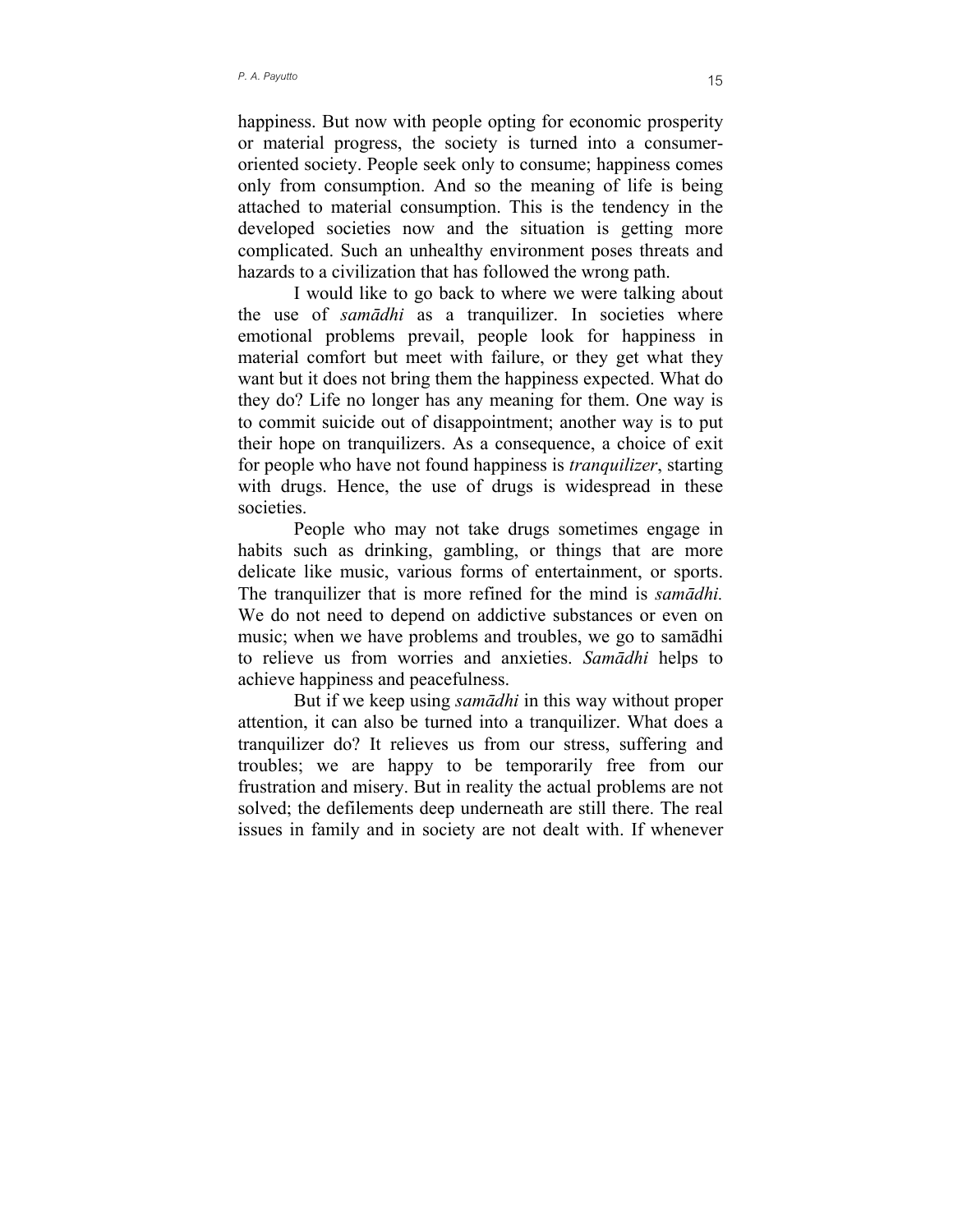<span id="page-17-0"></span>we are unhappy or when we suffer, we simply turn to *samādhi* for some peaceful moments, the problems will not be solved and there may even be new ones. Therefore, it is wrong to be interested in *samādhi* merely as a tranquilizer in view of the following:

1. The possibility of falling into carelessness. When people are soothed and comfortable, they can escape temporarily from their problems and suffering. But the real problems are not solved. To avoid problems is to become negligent and attached to comfort. When people are comfortable, they do not want to do anything. Things that need to be done are not done; issues that need to be addressed are not taken care of. They have no diligence and perseverance to do what should be done; they stop and become careless.

2. An obstacle to the practice of the Threefold Training System. What is more important is that in Buddhism, all doctrines of the Dhamma are covered under the Threefold Training (*ti-sikkhā*): morality (*sīla*), mental qualities (*samādhi*), and wisdom (*paññā*). This training calls for discipline and practice to cultivate oneself in order to enable life to proceed to its goal which is the complete extinction of suffering. So long as the goal is not reached, we cannot stop. *Samādhi* being part of the process of the Threefold Training has to be a means for us to advance to a higher state, not to soothe us and leave us basking in comfort.

#### **3. Samādhi for Clear Mind and Cultivation of Wisdom**

The Threefold Training system gathers all important Dhammas under one roof. These Dhammas work together to proceed to the ultimate goal—the liberation from suffering. All Dhammas in the system act as factors and connect to each other in such a way that they follow the process of factor and effect. Thus, in Buddhism, every practice of Dhamma is part of the process of the Threefold Training. Each Dhamma serves as a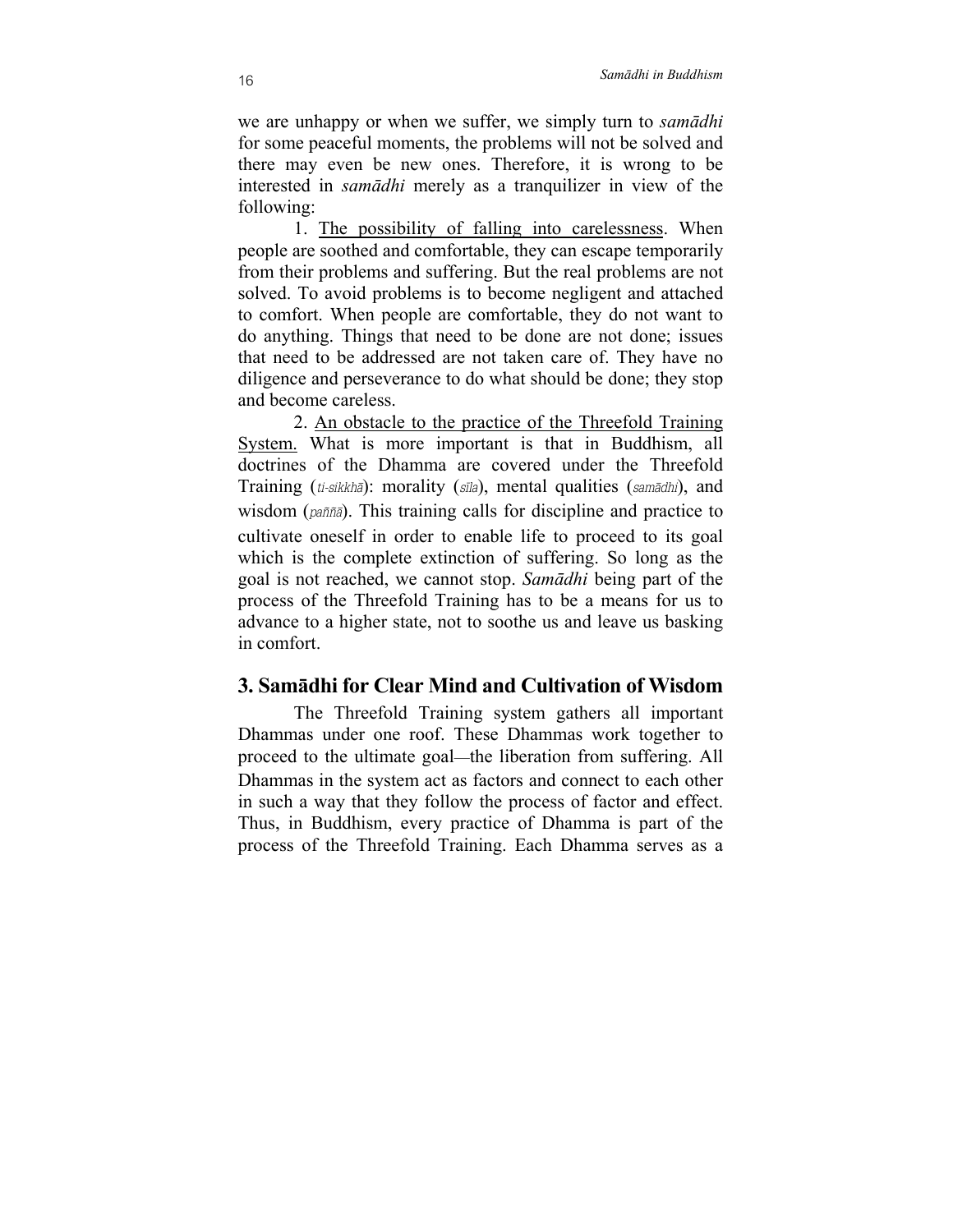factor to condition, induce, assist, or support the next one. If we practice Dhamma and do not progress, that means something is wrong. This is an important rule that we use for evaluation.

No matter which Dhammas you choose, be they lovingkindness, compassion, mindfulness, or concentration, they are all in the Threefold Training. When they are in the Threefold Training, they are in the process; that is to say, they are progressing toward the same goal. Every factor passes its effects on to the next one in the system in one way or another. If we practice any one Dhamma and we stop without going on to the next one or are left floating in the air without a destination, we are on the wrong path.

If when we practice *samādhi,* it soothes us, leaves us impaired, we are lost in the calmness, stay there and we are not led to the next step in the process—this is wrong practice. If we practice correctly, we will move forward to accomplish the desired result in the Threefold Training.

*Samādhi* is a factor for what? As a general rule, *samādhi* is a factor for wisdom. *Samādhi* makes the mind serene, clear, and powerful. The characteristic of a serene mind or a clear, powerful mind is that it is ready for work. The Buddha calls a mind that has *samādhi kammaniyaṁ*. It is this characteristic of the mind that the Buddha wants us to have. As soon as the mind enters samādhi, it attains the state of *kammaniyaṁ*. *Kammaniyaṁ* means "ready or appropriate for work." We have to make use of it. If when our mind attains *samādhi*, we feel comfortable and become attached to the feeling, that means we have missed the whole point. What the Buddha wants is the state of mind that is *kammaniyaṁ* and to make use of it, not for you to just sit back and relax. When you have *samādhi,* if you just sit back and enjoy it, that means you are not doing the right thing. What work should such a mind do then? The Threefold Training consists of morality, concentration, and wisdom. Concentration (*samādhi*) gives support to wisdom, therefore, it is to be used to cultivate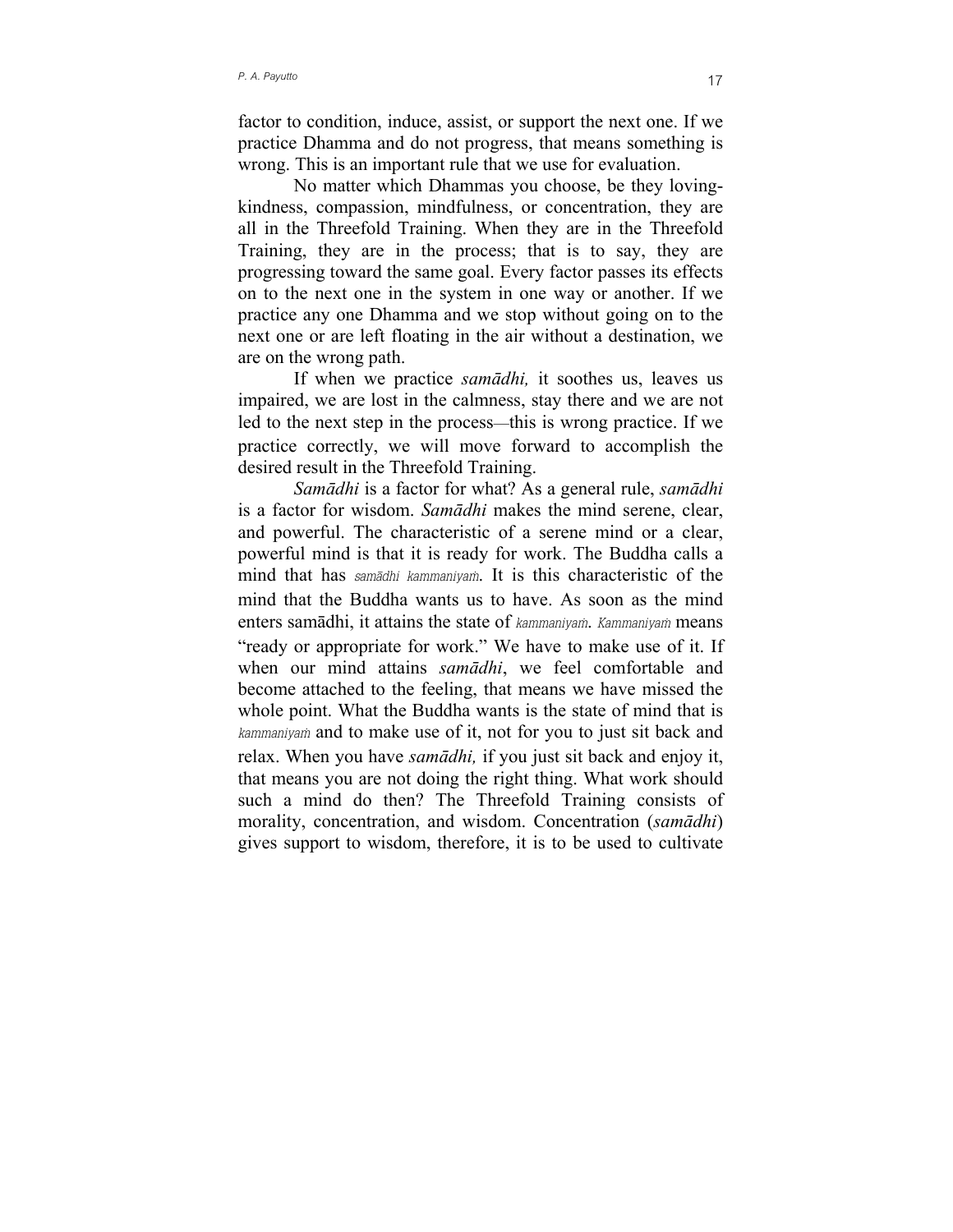wisdom. This is the second benefit that I mentioned earlier. The most significant characteristic of the mind is here—a clear mind. Without anything to muddle or disturb it, it can be fully used to cultivate wisdom.

When we work on something, the more delicate and profound the subject is, the more solid a mind we need. When the task is not so detailed, we do not need wisdom that much. In whatever we do, even when we listen to the teacher, if we do not have *samādhi* at all, we will not understand. Wisdom will not be developed. Therefore, wisdom can only work with the support of a concentrated mind. How concentrated a mind we need depends on the task at hand.

We have come to the conclusion that in Buddhism, the benefit of *samādhi* that we want to attain is the one of making the mind ready for work. The important task of such a mind is to cultivate wisdom—wisdom to know, to understand the truth of everything, to the point of understanding the truth of nature. And what is this truth of nature? It is to know things as they are. It is this ability *to know the truth of all things* that we want. If we do not know up to this point, we still have defilements. Therefore, *samādhi* has to be connected with wisdom.

So far, what I would like to point out is that, even on the subject of *samādhi,* we have to be careful. If we do not understand the principles in Buddhism clearly, we can go off the track. For as we have already seen from above, each of the three kinds of benefits to be acquired from *samādhi* has its own use. Let us now summarize what has been discussed so far, namely, the three principal qualities or benefits of *samādhi:*

1. *Samādhi* makes the mind steadfast and energy is produced as a result. This mental energy can be used to produce miracles and marvels.

2. *Samādhi* makes the mind clear, enables it to see things with clarity. This is favorable to wisdom.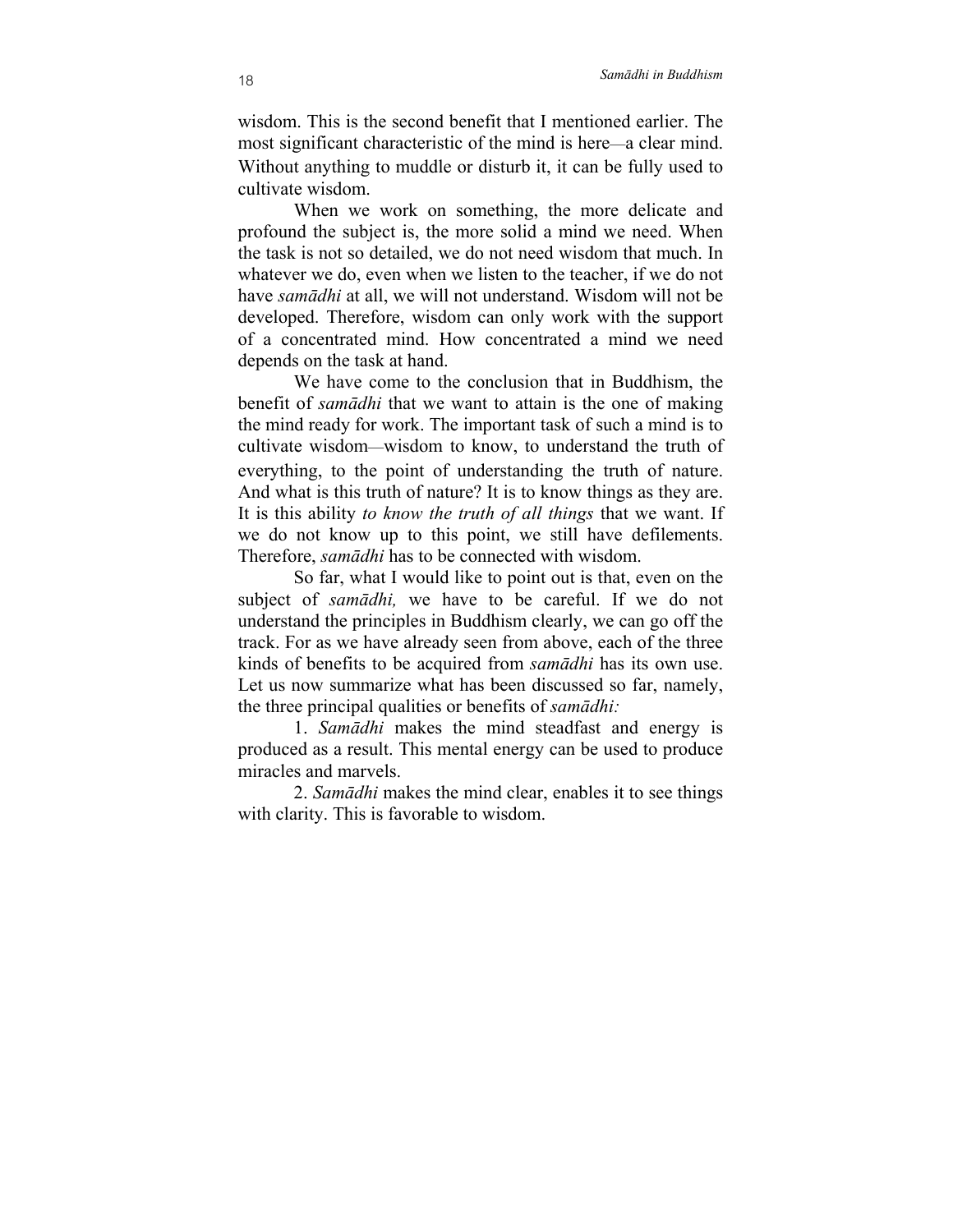<span id="page-20-0"></span>3. *Samādhi* makes the mind tranquil and brings forth happiness.

In today's society, mental problems caused by the menaces of materialism are prevalent. To find an alternative, people resort to *samādhi* for happiness. This benefit, however, is not the goal in Buddhism.

Please remember the important principle in Buddhism which states that, if the practice of Dhamma leads to carelessness, it is wrong. If the practice of Dhamma does not lead us to the next factor in the process of the Threefold Training until we realize the true nature of reality, it is also wrong. We have to be careful and keep this crucial point constantly in mind.

#### **Attendant Benefits**

Let us now look at some of the attendant benefits of *samādhi* which may be beneficial to the world in the present day. These are, however, only side benefits and cannot be considered as the main purposes of Buddhism.

A concentrated mind is a mind that is stable, firmly centered. It is different from our ordinary mind which is usually busy, incoherent. The latter thinks about this, thinks about that, does not stay on one point. Some scriptures say it is like a monkey. Monkeys do not like to stay in one place; they are restless, constantly running and swinging from one branch to another. Our mind also is like that—it goes from one thought to another. It has so many things to think about. Often it picks up the wrong things, such as things in the past that upset and irritate us; it makes them repeat themselves over and over again or builds up stories around them to make us angry. Sometimes it worries about things in the future that have not yet happened. A mind like this is not at ease. When the mind is not firmly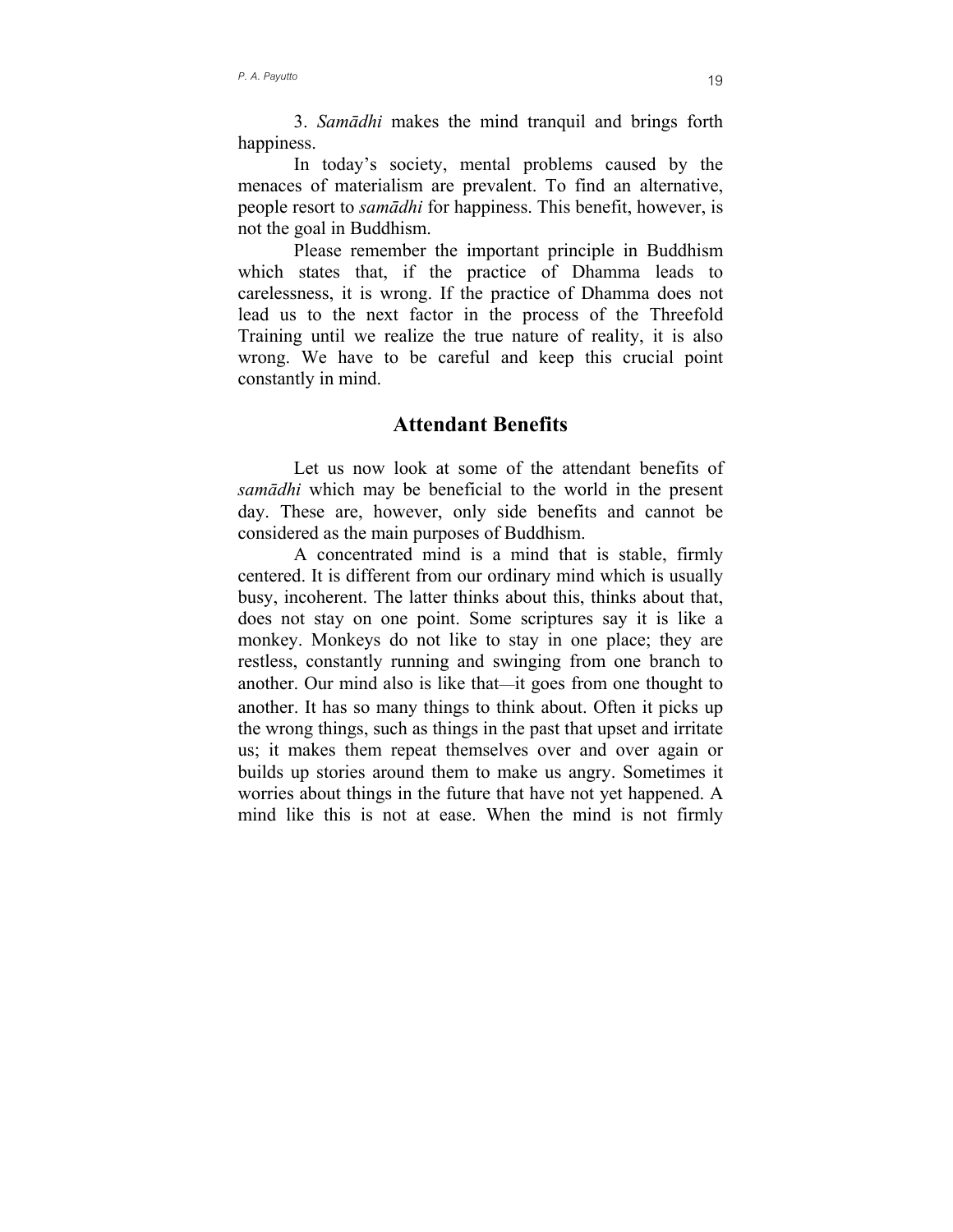established, mental suffering follows. The mind works together with the body. We have to always remember this point.

Our life is made up of body and mind. Mind and body are interrelated; they work together, one affects the other. If the mind is not firmly established, the body will be affected. The working of the body will not be smooth. For example, when in a state of anger, how is the body? The heart beats fast. The angrier a person is, the louder his heart pounds, like a person climbing up a mountain. How about when fear arises? When fear arises, the face turns pale; sometimes breathing stops, the blood circulation does not flow normally. What follows is that the body gets weak and physical ailments occur. If this happens often, the mind is tense all the time. When the mind is tense, so is the body. The state of mind and body is at a critical point now. Mind and body are at their meeting point when both are tense. When the mind is strained, so is the body. And it follows that the functioning of the body becomes abnormal; health deteriorates and sicknesses occur.

From this we can see an important attendant benefit. When we practice *samādhi,* our mind works properly; it is at its proper place, smooth and stable. The mind is in a balanced state and lucid. The functioning of the body, like breathing, is also well-maintained at the normal state. If the mind goes deeper into *samādhi*, it will become more delicate and very calm. When it becomes very calm, it needs less energy.

The working of the mind depends on the brain. The working of the brain needs blood; blood needs oxygen, and oxygen comes from breathing. When the mind is deep in *samādhi,* the heart is calm, light, and not tired; its need for energy is lessened. The burning of energy in the body is reduced. The need for oxygen becomes less and the breathing becomes more delicate. The rule states that when someone attains the fourth *jhāna* realm, he does not breathe. That means when measured by the standard of an ordinary person, breathing does not take place.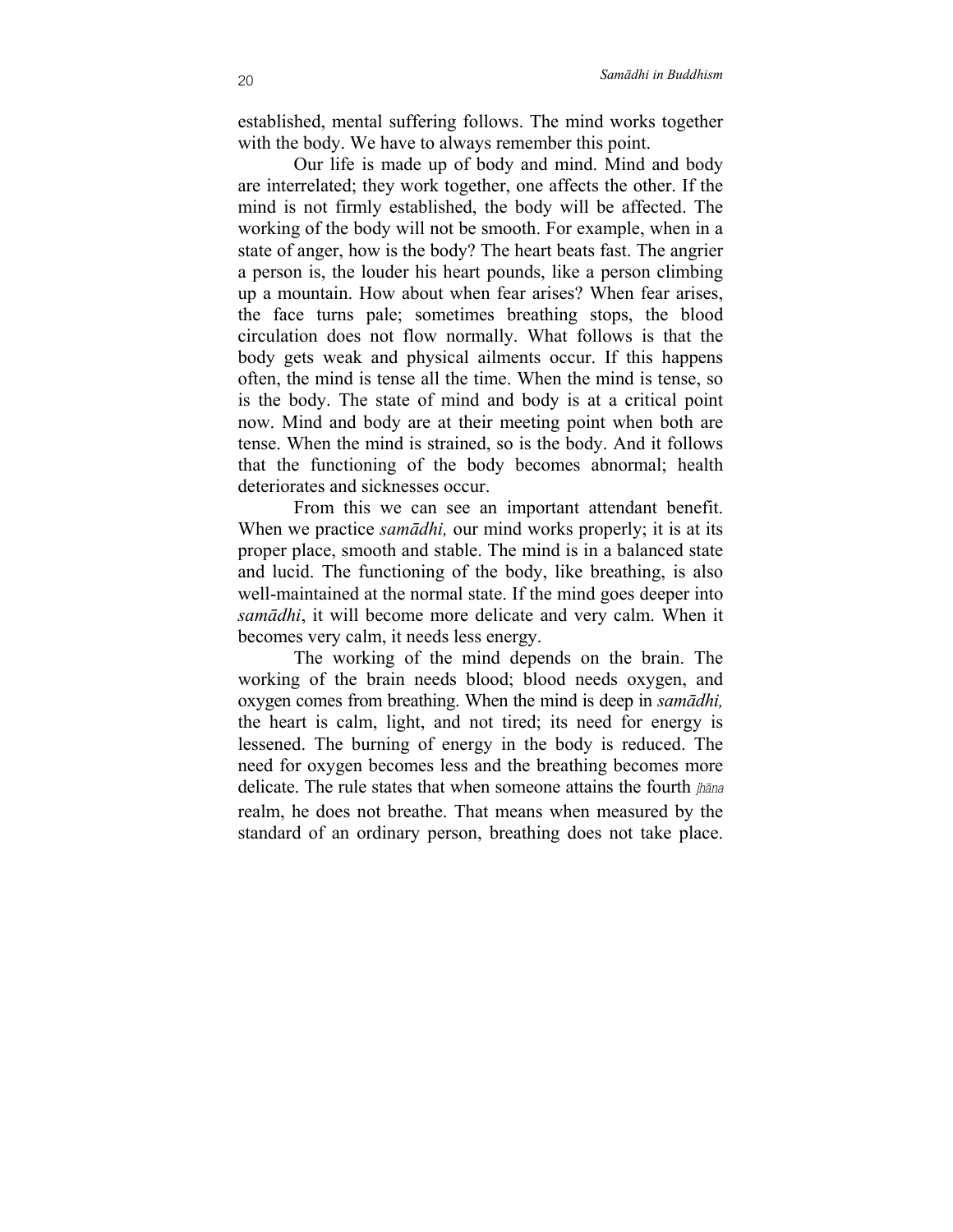When we put our hand near the nose, we do not feel the breathing because it is very delicate. Very little oxygen is needed. With this small amount of oxygen that it gets, the body can go on for a long time. A person deep in *samādhi* has a very peaceful mind, smooth breathing and needs little energy. The burning of energy is kept at a minimum and this has an impact on the body—it keeps the body healthy with smooth blood circulation. This is favorable to longevity. There are various types of *samādhi*, such as the cultivation of the Four Holy Abidings (*brahmavihāra*): loving-kindness (*mettā*), compassion (*karuṇā*), sympathetic joy (*muditā*), and equanimity (*upekkhā*). Meditating on these virtues can refresh and temper the mind and give the person a delightful, joyous, and ageless appearance.

As we have said, body and mind are interrelated. Now let us take a look at the other side of the situation. When a person gets angry, physical problems will follow immediately. Because the body needs more energy, breathing becomes heavier. The heart beats faster and the lungs are hard at work; more air is needed, like the person climbing up a mountain. If we tend to get angry easily, our mind and body will deteriorate fast.

When we understand the underlying relationship between *samādhi* and health, we can use *samādhi* as an aid in healing. In America, they have started to use *samādhi* to treat diseases, even those that are considered incurable. At the University of Massachusetts, they opened up a clinic which provides treatments using *samādhi* combined with physical exercises. The clinic was accepted by the University and became a part of the hospital. It is managed by experts who are experienced in *samādhi.* This is another example of the attendant benefits of *samādhi.*

In fact, when we look at *samādhi* in an overall picture, we see that all these benefits are really just one single thing. We see that when the mind reaches the state of *samādhi*, it is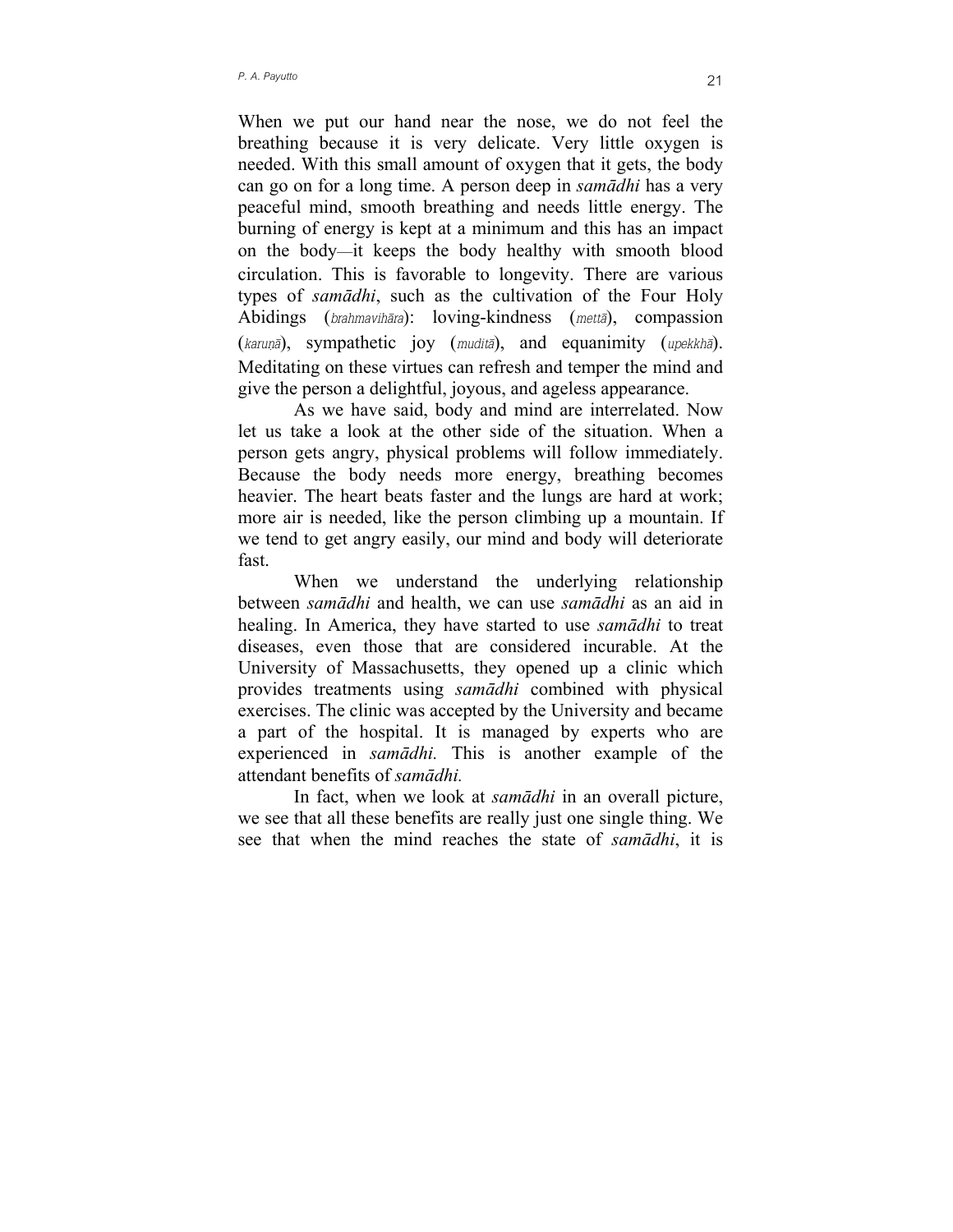balanced, centered; nothing can come to bother it. For people whose mind is not disturbed by anything, isn't it a wonderful thing? When there is nothing to bother it, the mind is at a peaceful state; the function of the body also is well-tuned in harmony with the mind. Everything goes smoothly; the body is in a healthy condition, not tense, with nothing to block its proper functioning. The blood circulation is smooth. As a result, health is well-maintained. Hence, *samādhi* can be used to boost physical health and to treat diseases.

Even in our daily life, *samādhi* can be used in a simple way. Whenever we feel uptight, angry, frightened, or we lose our self-confidence, if we have mindfulness and remember, we take a few deep in-breaths and long out-breaths; our breathing will then become well-regulated, balanced and we will feel better immediately. The tension in our body will be alleviated. A simple action of breathing, which is within our reach anytime, can come in handy to redress our negative emotions.

Breathing is another example of the close relationship between body and mind. Like the body of the person climbing up a mountain, when the body gets tired, the breathing becomes labored. But even when one is not climbing up a mountain, not using any physical energy, if one gets angry, one breathes like a mountain climber. This shows that body and mind are closely related.

Now we look at the reverse action—using the body to regulate the mind. When our mind is not in a favorable state, our breathing becomes abnormal. We regulate our breathing to a steady rhythm and mindfulness will follow suit. When we breathe this way, we have to have mindfulness. When mindfulness is present—mindfulness is a mental quality—body and mind work together to improve the state of the mind, and anger is dissolved. Free of hindrances, the mind of wisdom starts to see things more distinctly and is able to investigate the matter.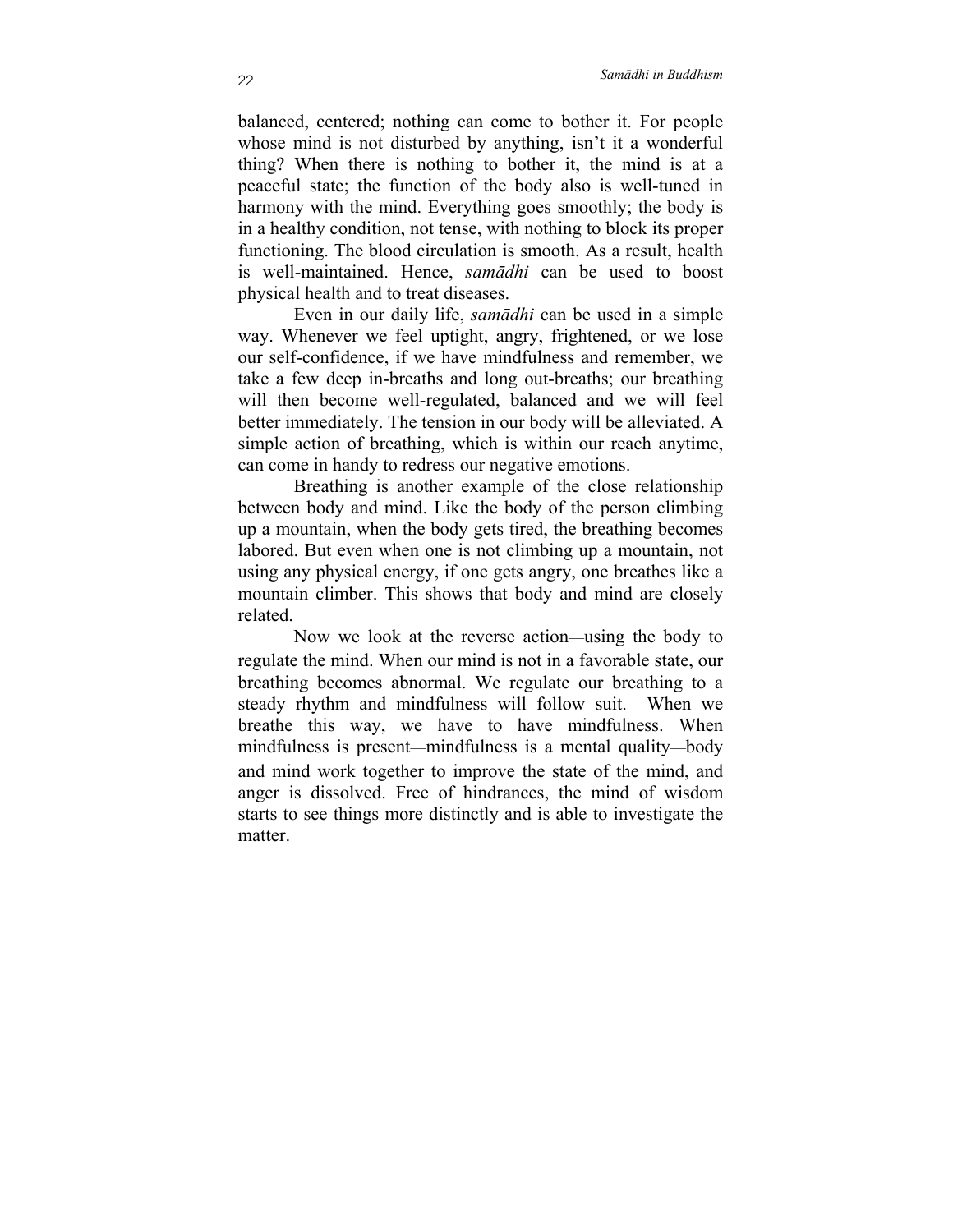Mindfulness is a virtue, a quality of the mind. Body and mind work together to regulate the state of the mind and to alleviate the negative emotions. Wisdom is not clouded and is given a chance to develop, and we are thus able to see things clearly. If an angry person lets go of his emotion without realizing it, does not try to control it, he is bound to go the wrong way. The Buddha said that a person with anger is a person without wisdom. Wisdom is lost. An angry person does not care about right or wrong, good or bad. A person in anger can even kill his own mother. This is one of the outcomes of anger.

With this understanding in mind, when anger arises, we can use a simple technique like breathing to help us. At that moment, we do not even know whether we have stopped breathing or whether we are breathing heavily. So we regulate our breathing by taking steady deep inhalations and long exhalations. Our mood will be relieved, our mind calm, mindfulness sharp, and wisdom will follow in due course. In this way, we are able to think clearly.

*Samādhi* is not confined simply to the period of time when we are actually sitting in meditation; we can practice *samādhi* anytime, anywhere. We do not have to wait until we are angry or tense to make use of it. For instance, when we are not occupied in any activities, our mind will become restless. So we look at our breath—breathing in and out evenly, with full awareness. Let our mind stay with our breath; this alone is already helpful.

As we can see, regular practice of *samādhi* is essential. The benefits derived from *samādhi* come at different levels as cited above. And the ultimate benefit according to the Buddhist principle is its role as a factor to support wisdom leading to the achievement of the final goal in the Threefold Training. When *samādhi* is developed, the mind is appropriate for work. Its work is to cultivate wisdom—wisdom to investigate, to realize the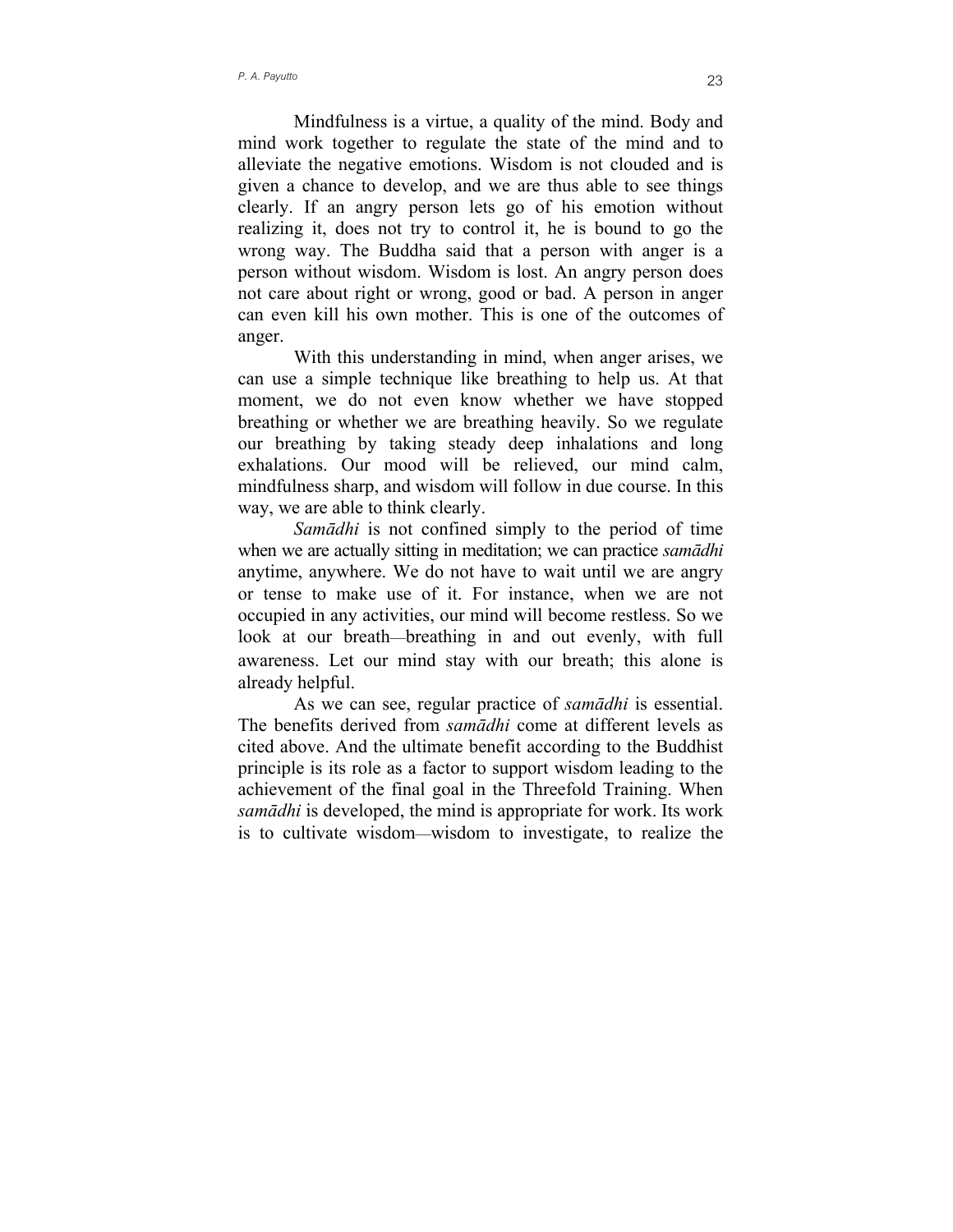Three Characteristics (*tilakkhaṇa*) of impermanence (*aniccatā*), suffering (*dukkhatā*), and non-self (*anattatā*). The ability to know the true nature of all things with a liberated mind will lead us to the ultimate goal of Buddhism—this is the real purpose that we pursue.

Now that *samādhi* has become a popular subject, we have to be aware of what people have in mind when they talk about *samādhi;* which value or benefit they look for, and whether it is right according to the Buddhist principle. As a reminder, people in the West tend to look at *samādhi* as a means to cope with stress and suffering caused by emotional problems. If one is not careful, *samādhi* can be turned into a tranquilizer as discussed above. Once used in this way, it can bring harm to life and to society. *Samādhi* can be misused.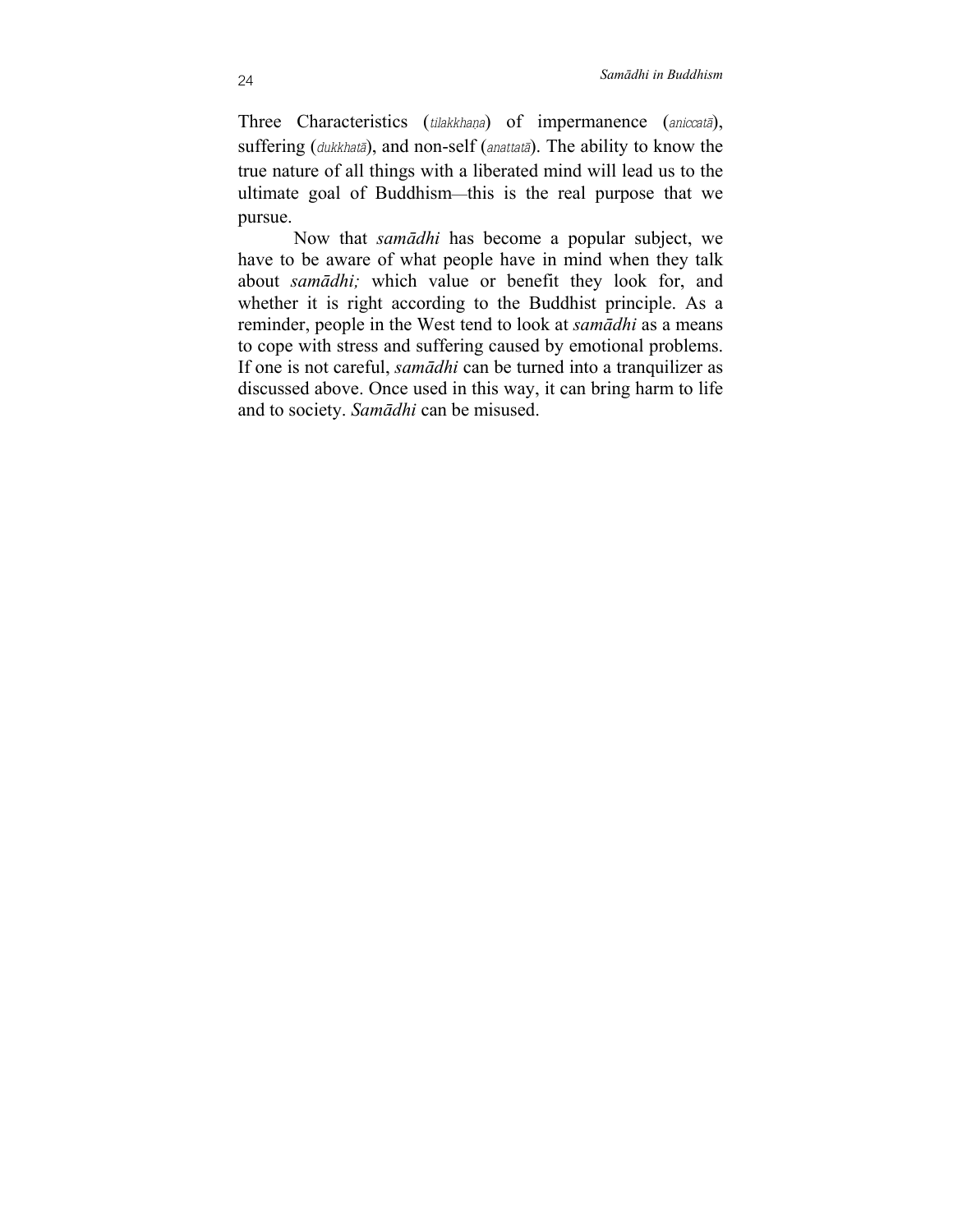# <span id="page-26-0"></span>**II. Techniques to Prevent and Overcome the Potential Misuses of Samādhi**

It is stated in the scriptures that *samādhi* can produce both positive and negative effects. What negative effects can *samādhi* produce? The scriptures say that *samādhi* can lead to sloth (*kosajja*). Once *samādhi* is attained, the mind becomes calm. Calmness can bring idleness; idleness can bring laziness-having no desire to do anything. It is usual that when one is happy and comfortable, one does not want to do anything. Such being the case, care has to be exercised in the practice—it has to be in equilibrium. The scriptures teach us to keep our five controlling faculties in balance.

### **1. Maintaining the Five Controlling Faculties in Equilibrium**

The Five Controlling Faculties (*indriya*) are important Dhamma constituents in the practice. They are: faith (*saddhā*), effort (*viriya*), mindfulness (*sati*), concentration (*samādhi*), and wisdom (*paññā*).

a. **Faith and Wisdom**. Faith is belief. Our heart is oriented to the object of belief, easily influenced. This is a quality that builds up energy. People who have faith have confidence, and confidence brings strength. If we do not have faith, we will not have the strength to come to the temple. When we have faith and the stronger our faith is, the more strength we will have. Even if the temple is far away, 100 miles or 500 miles away, when we have faith, we will go. Faith brings energy. But if we lose faith, we will not go even if the temple is very close.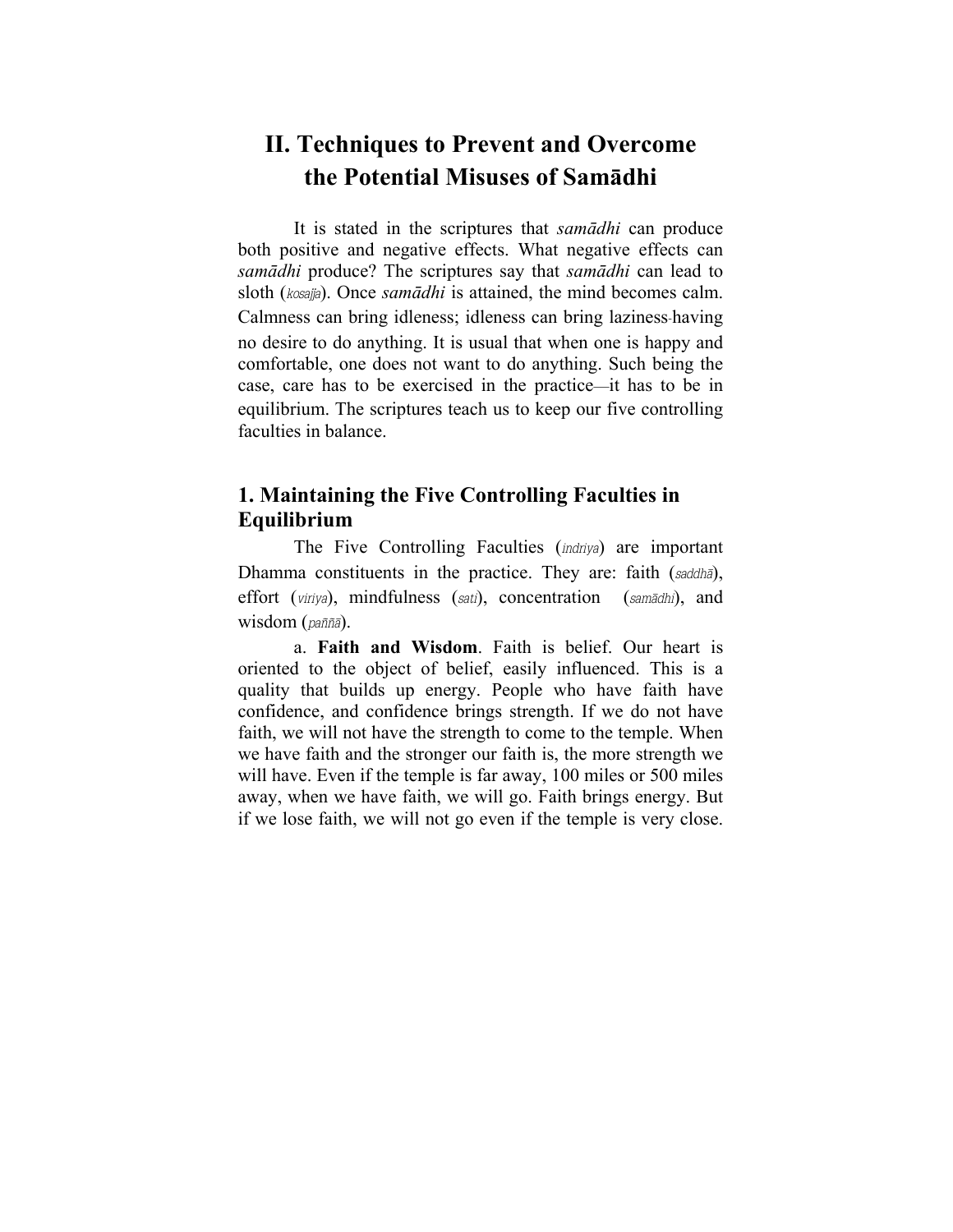When faith is lost, energy is nowhere to be found. Faith brings strength and is an essential quality.

The Buddha warns, however, that faith needs support, and this support comes from wisdom. One who has wisdom examines the cause and effect, correctness, appropriateness, whether the matter is true or false, right or wrong. If faith stands alone by itself, it is prone to deception and errors in judgment, easily influenced by emotion. Without wisdom we may believe whatever people tell us, no matter whether what they say is right or wrong. Faith may give us the strength to do anything, even something evil. This we can see from some religions that stress only faith. With the mighty strength that comes with faith, people can even kill fellow beings of different religions or engage in religious wars. With faith being so powerful, we are reminded to keep it under the control of wisdom to be in proper balance.

On the other hand, in the case of wisdom without faith, we want to know everything but nothing earnestly in particular. We may have a scattered superficial knowledge. We know this, we know that, but we do not know anything in depth to get access to truth or to be of real use. This is not good either. When we combine wisdom and faith, we are on the right path. Faith leads us directly to our object of belief and sustains it. Energy is then generated and our goal becomes clear. Wisdom and faith support each other. When we have faith in one matter, our faculty of wisdom will investigate it meticulously. For instance, when we have faith in one particular Dhamma doctrine, we use wisdom to study it sincerely. Faith supports wisdom by guiding it in a steady direction and sustaining it with perseverance. These two partners then work together toward the goal. Once the goal is reached—the truth is known—wisdom prevails. Faith does not need to support wisdom any more. But during our practice, we still need faith. It would be wrong to say that we do not need it when we have not reached our goal.

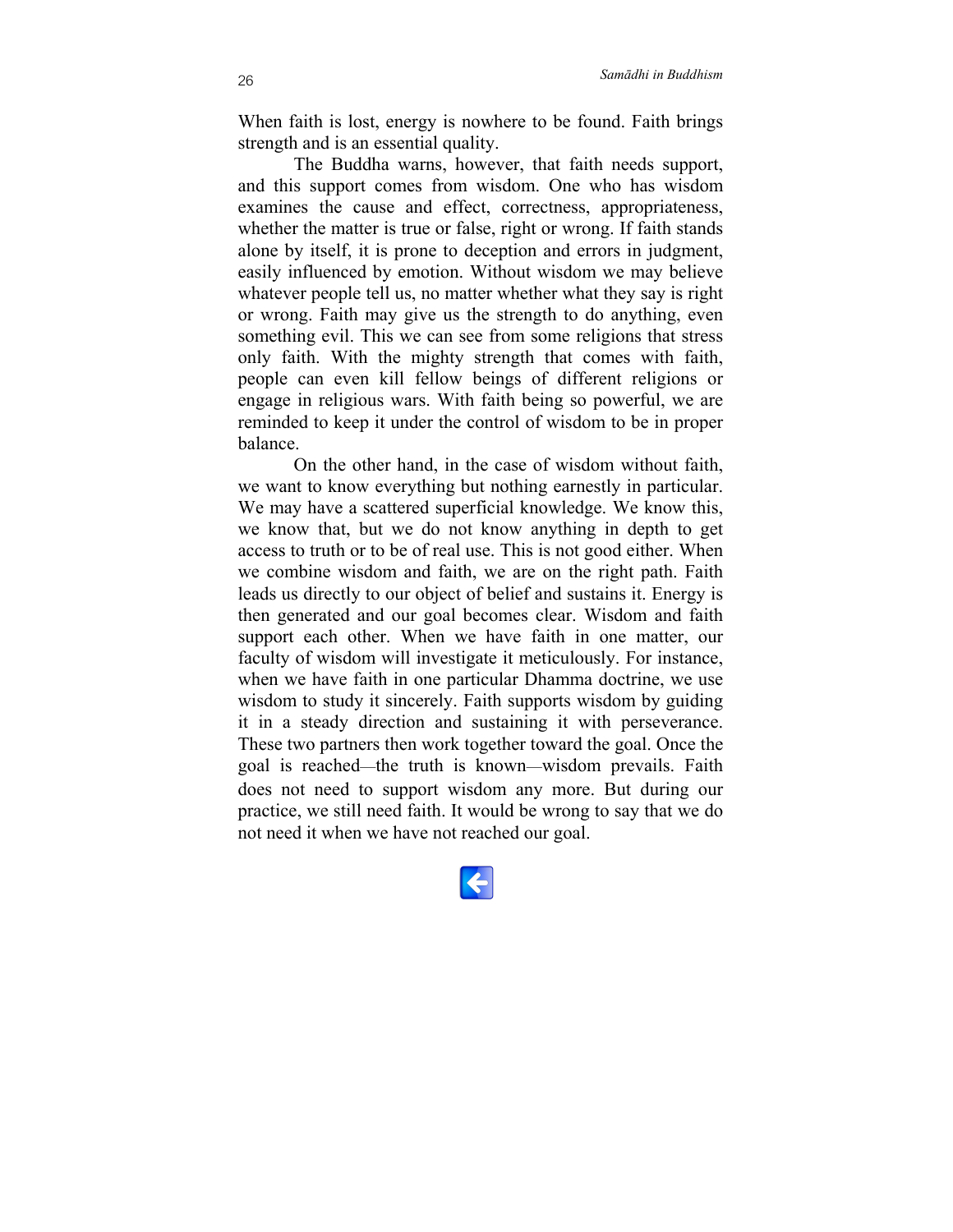We can see that faith plays the following roles:

1. to point out directions to the faculty of wisdom

2. to anchor this wisdom to the object

3. to provide (the search for) wisdom with strength

The faculty of wisdom plays the discriminating role of thoroughly investigating what faith brings to it, shedding light on the matters until they become clear.

There are, nevertheless, cases where faith lacks wisdom or blocks wisdom, such as faith without inquiry. In some religions, you can only have faith, you cannot ask questions; it is wrong to ask. The Buddha does not want something like that. He says that such faith obstructs wisdom; it is blind faith. Blind faith is an obstacle to the development of wisdom and can even cause conflicts. Hence, faith has the duty to support wisdom. It helps to bring about wisdom. When wisdom is fully developed, faithีs job is finished. One uses wisdom to penetrate into the truth of the matter, sees and knows it by oneself with clarity. One does not have to depend on faith anymore.

b. **Effort and Samādhi**. Effort is diligence. *Samādhi* is the state of mind that is solid and tranquil. These two support each other to maintain balance.

*Viriya* (effort) comes from *vira* which means "bravery." This faculty has the tendency to go forward as in bravery, to conquer and challenge whatever opposes it. It is like wanting to win in all the battles, having the determination to succeed. This characteristic of effort—being to go forward continuously—can lead us to anxiety or lack in stability and we can miss our goal. The Buddha, therefore, recommends *samādhi* to support effort. *Samādhi* brings calmness and stability. In this way, there is balance between this pair.

On the other hand, *samādhi* without effort slows things down, makes people sit back and relax to enjoy the pleasure. The result may be that they fall into laziness. The Buddha warns that too deep a *samādhi* can cause harm in that it may bring

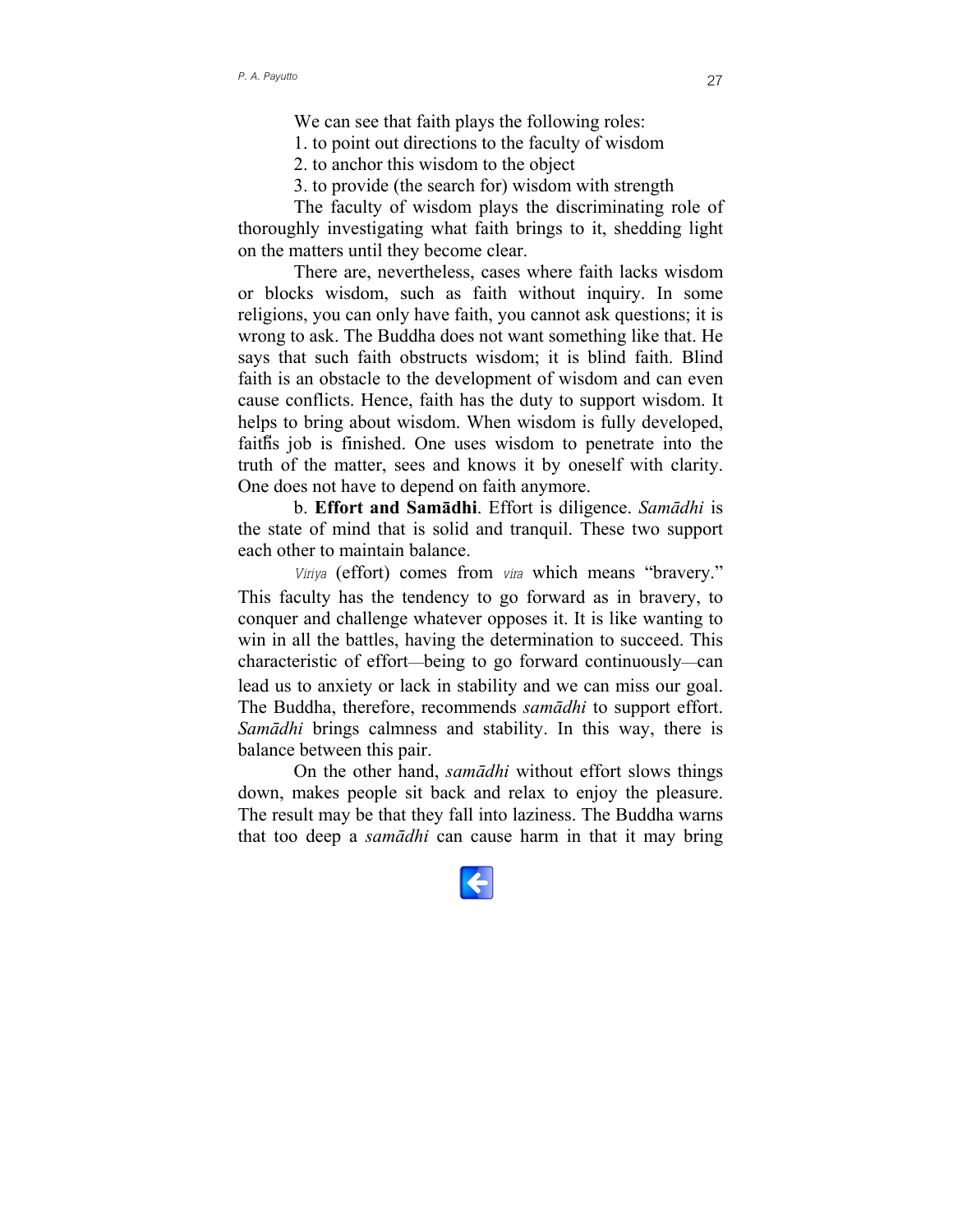<span id="page-29-0"></span>sloth. As such, it needs effort to drive it. With the presence of effort, sloth has no chance to surface; there will be progress. But if there is only effort and no *samādhi,* the movement will be fidgety with anxiety and impatience. With effort pushing forward and *samādhi* giving effort a steady hand, these two partners can move together reassuringly.

From the above, we can see that these two teams are mutually supportive:

1. **Faith** and **Wisdom** have to join hands together to stay in balance.

2. **Effort** and **Samādhi** have to be teamed together to support each other to be in equilibrium.

And all this goes on under the watchful eye of **mindfulness** which will give out signals when our practice is not in balance. It makes us aware that this one is loose, we have to tighten it; that one is in excess, cut it down.

Mindfulness comes as the third point and stands by itself. However, it is active in all cases. In our daily life, this rule also applies. When our Five Controlling Faculties are working in equilibrium, our practice of Dhamma and our work will advance surely and smoothly to success.

### **2. Attuning the Practice to Conform to the Threefold Training**

What has just been presented is a further explanation of the role of *samādhi.* We can see that *samādhi* is an important constituent in Buddhism and is of enormous value. Its position in Buddhism is clear—an integral part in the process of the Threefold Training. This training is a practice in progression all factors in the process are interrelated; the attainment of each one is a necessary factor to the next. The process has its ultimate goal; until the goal is reached, one does not stop.

The practitioner should know the relationship between the factors, the chain of succession, and how the previous factor

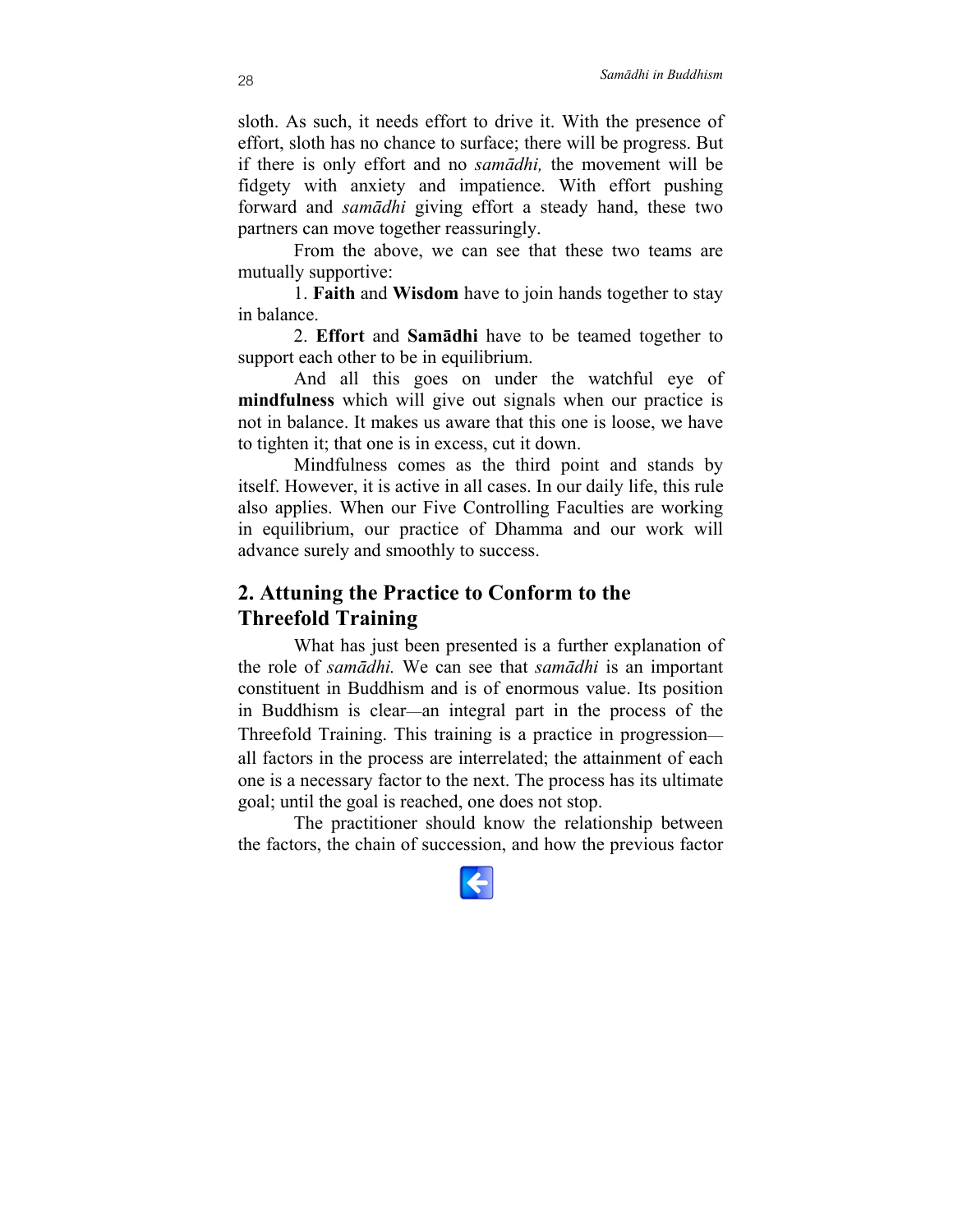<span id="page-30-0"></span>supports the next one. If this is not comprehended, it means one does not understand the Dhamma. This is significant because, as we have said, this is how the Threefold Training system works.

Each Dhamma factor is a part in the progression of the practice; it has to pass its effects to the next factor in line in order to reach the goal. Regrettably, this critical point is very often neglected. When we look at the purpose of the Dhamma, we tend to treat each factor as an isolated part and have it standing alone. When the factors are thus viewed, we fail to see the interrelationship between them. Then even the meaning of that particular factor will not be clear to us.

### **Contentment**

Contentment (santosa or santutthi) is an important factor which supports the development of *samādhi.* In fact, it does not support merely *samādhi* but also all other practices of Dhamma, including our routine performance of duties.

Why do we practice contentment? A contented person finds happiness in the few things that he has; he is satisfied with whatever he has. On the other hand, a discontented person does not know happiness; he is not happy with what he already has. That means his happiness is based on what he has yet to possess. Therefore, he is never happy.

Happiness, however, is not the purpose of contentment. If we take happiness as the goal of contentment, we are again heading in the wrong direction as is possible in *samādhi. Samādhi* that does not move forward in the process of the Threefold Training leaves one indulging in happiness. In the same way, contentment which is satisfaction with what one has also leaves one indulging in happiness. So we enjoy the happiness and we do not have to do anything else since we are content. This is unacceptable. The practice is to keep progressing in the Threefold Training.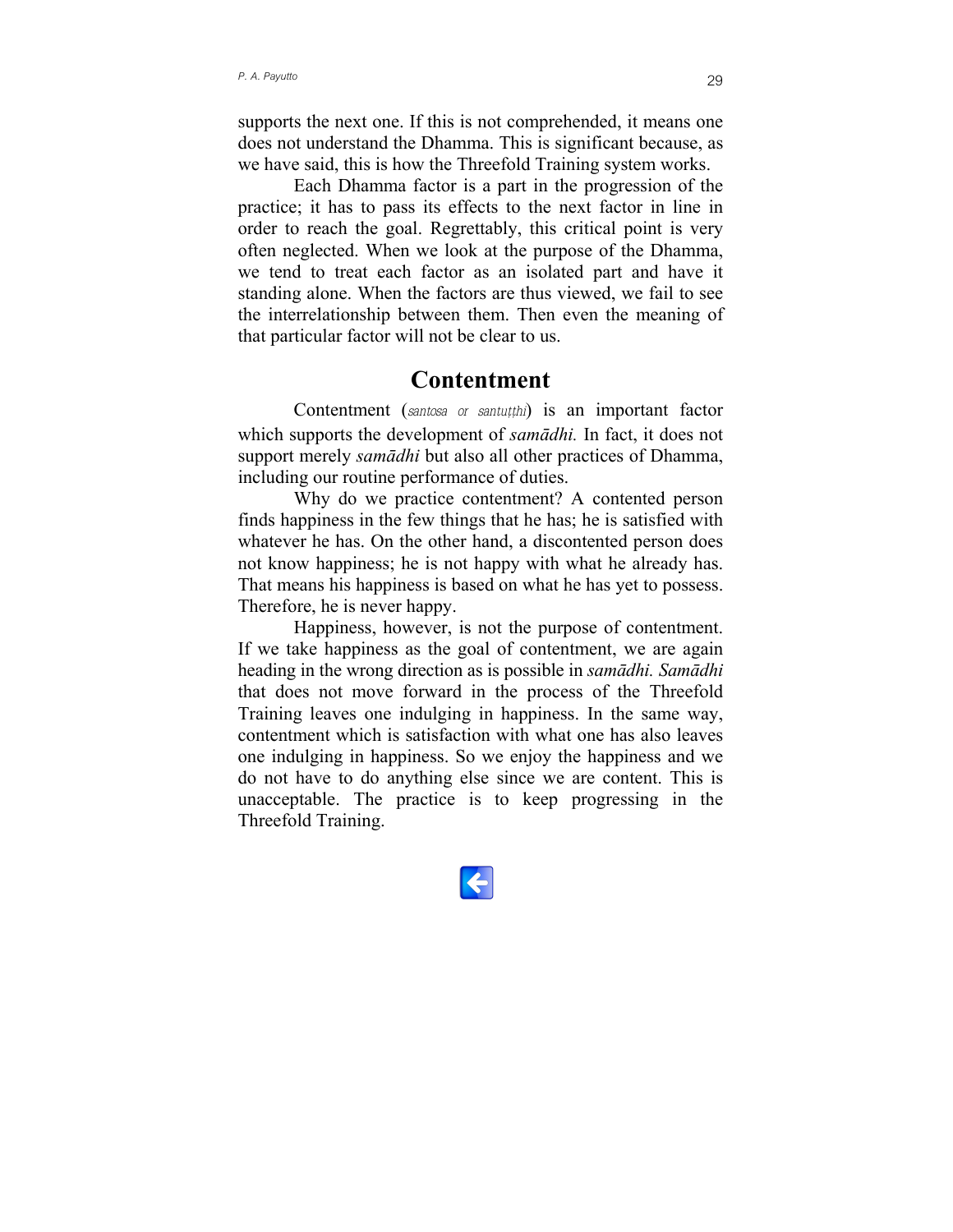What is the role of contentment in the Threefold Training? We start by looking at the way it affects the next factor in the process. Happiness is simply an attendant benefit of contentment, a gift that comes in and of itself. When we are content we are happy. Contentment means satisfaction and it makes our mind calm, not agitated, not rigid. At this point, if we know how to use it, contentment can become a support in return. When we can become happy easily with the little that we have, our heart will be at peace and not tormented. We are ready to orient our heart into the process of our practice.

What effect does contentment have in the process of practice? Let us first look at someone who has no contentment. He who is not content seeks for happiness in what is not yet in his possession, so he is always on the search. He is therefore never happy. This will bring about the following consequences:

1. Happiness through material goods is still not yet within his reach.

2. He is always running after it:

- a. Time spent on the search for material consumption
- b. Physical energy wasted in the search
- c. Mental energy lost in thinking of ways to acquire material to enjoy

As such, the discontented person wastes time, physical and mental energies in trying to find happiness through material possessions. When he does not have enough time to spare, he takes it from his work hours. Sometimes he has to pay for his acquisitions. If he does not have enough money, he may be forced to get funds through dishonorable channels. With the money that he gets improperly, he looks for enjoyment. This surely is not a good thing to do. More importantly, when he is at work, his mind is not with his work; he is thinking of things to acquire. The fact that he has not found the happiness he seeks may affect his interest in his work. His work becomes some kind of suffering and torture to him. *Samādhi* is not developed. In the

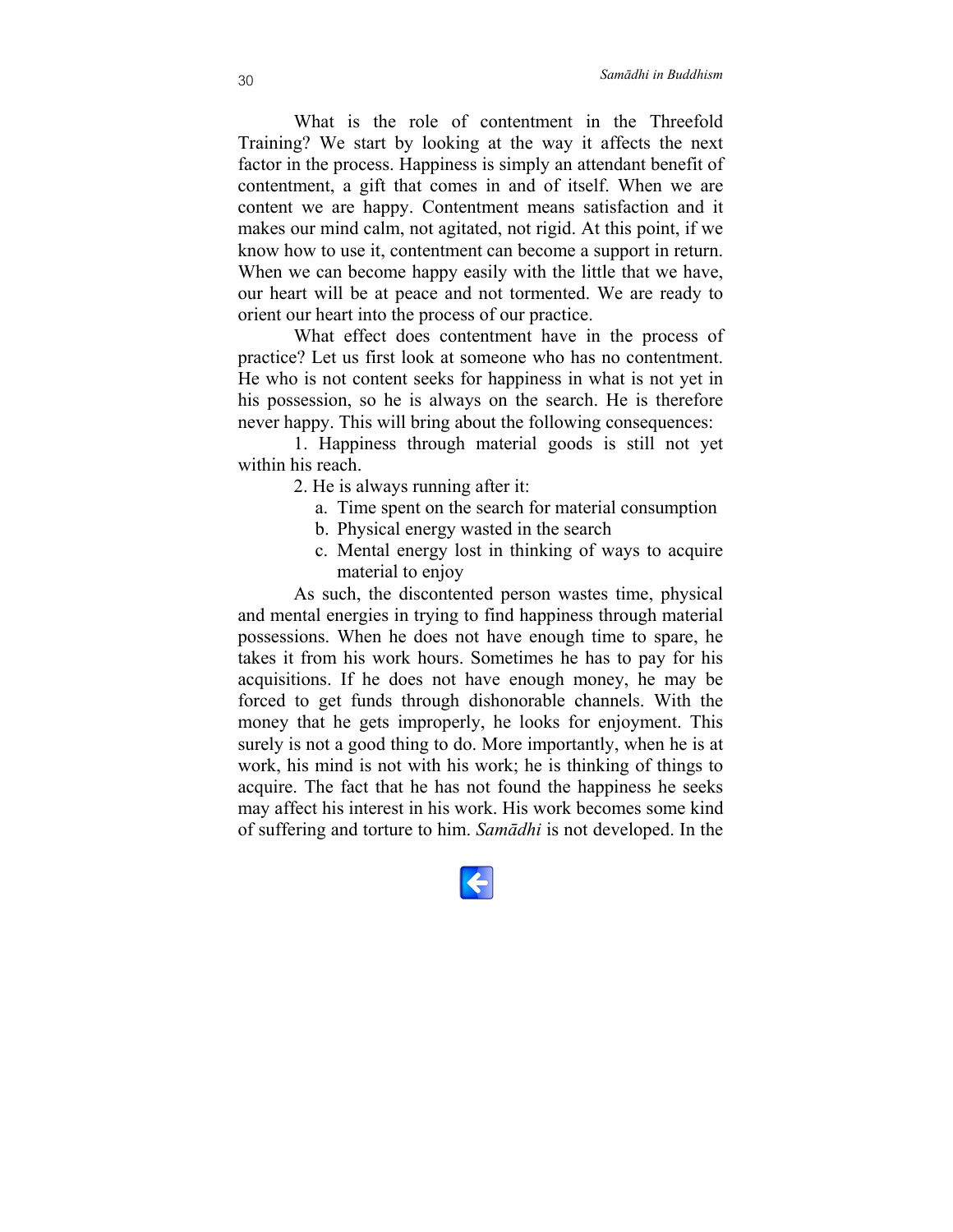end, not only has he failed to find happiness, but at the same time, he has to work against his wishes, fighting with suffering and torture. Time, physical and mental energies are wasted in the pursuit of pleasures and material comfort. Everything is lost along the way for the man who is not content. Moreover, he may be lured into acting dishonorably.

On the other hand, a contented person knows he already has his material needs met. He does not have to waste time. physical and mental energies seeking happiness through material acquisitions. And precisely, these three precious items—time, physical and mental energies—are what we want to conserve. We want to use them for good causes. Lay people can use them in a meaningful way in their work and duty. Monks can apply them in the study, in the practice, and in the search for ways to perpetuate the Dhamma. Practitioners can devote themselves wholeheartedly to the cause of the Dhamma. We can carry out our work thoroughly and at the same time, we find happiness in doing our work and in performing our duty because we love our work. We like what we are doing. Our heart is set on wholesome deeds and we are satisfied in doing beneficial actions. We gain happiness through our work and are content with our material possessions. After all this, we still have time, physical and mental energies left to devote ourselves to wholesome causes. Everything turns out to be for the good.

One point that we need to remember is that contentment has the danger of not having a goal and thus may become a handicap—if we choose to rest here, it can sidetrack us in our practice. This happens when feeling content and happy, we may not want to do anything, we may only want to enjoy an easy life. Contentment as such leads to laziness, something that is not productive. Contentment as meant here has to pass along its effects in the process of the Threefold Training. As we have seen, when we are content in the right way, we are ready to perform good deeds because we have more time and energy at

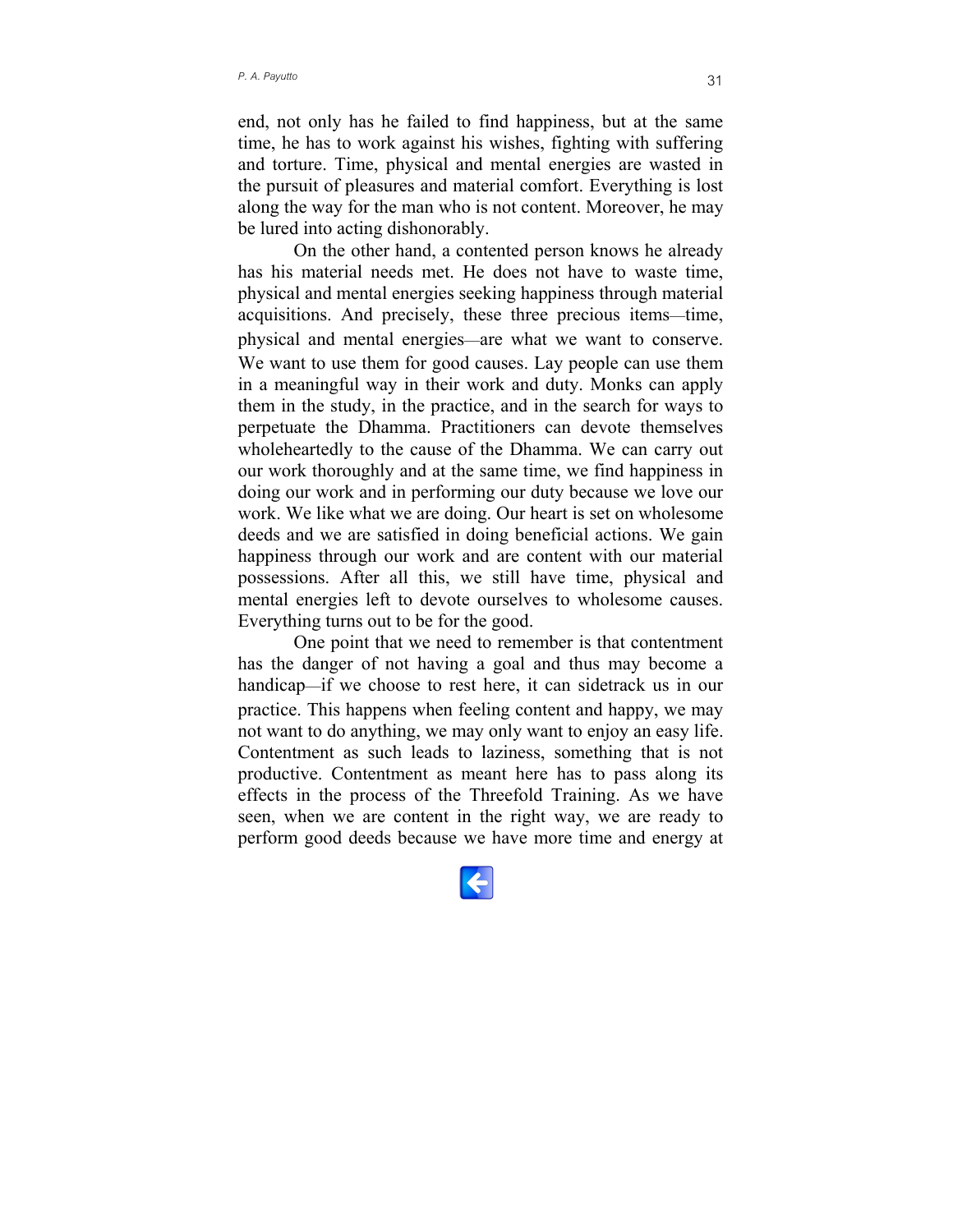our disposal; and we use these to do beneficial works. As a result, we progress in our practice of the Threefold Training.

Here again we see how the main Dhamma components relate to one another. When the Buddha teaches contentment, he does not make it stand by itself. He shows us how the practice of contentment should be carried on. As is stated in the Fourfold Traditional Practice of the Noble Ones (*ariyavaṁsa*) for the monks:

- 1. Bhikkhus have contentment as regards robes
- 2. Bhikkhus have contentment as regards alms-food
- 3. Bhikkhus have contentment as regards dwellings
- 4. Bhikkhus delight in eliminating unwholesome qualities and in developing wholesome qualities

The first three attitudes support the last one. When the monks are content, they have more time and energy to practice the fourth point—such as the development of *samādhi* and insight, or to devote themselves to the study of scriptures for the perpetuation of the Dhamma.

When the Buddha does not team contentment with the development of wholesome qualities (*kusaladhamma*) and the elimination of unwholesome qualities (*akusaladhamma*), he teams it with effort. In any group of the Dhamma doctrines, wherever there is contentment, there is effort. This is a general rule because the two support each other. A person who is content is ready to practice diligently. The Buddha goes one step further *do not feel readily content with your good achievements.* Our task is not finished; there is still more to do. This is a significant point that has to be kept in mind.

We should remember that the Buddha does not teach contentment only. Some people understand this in a narrow and obscure way. We have to be more analytic (*vibhajjavāda*). The Buddha teaches us to be content with what we possess, but not to be content in doing good. Because the Buddha was not content with the good already accomplished, he was able to attain Enlightenment. The Buddha himself said that he had

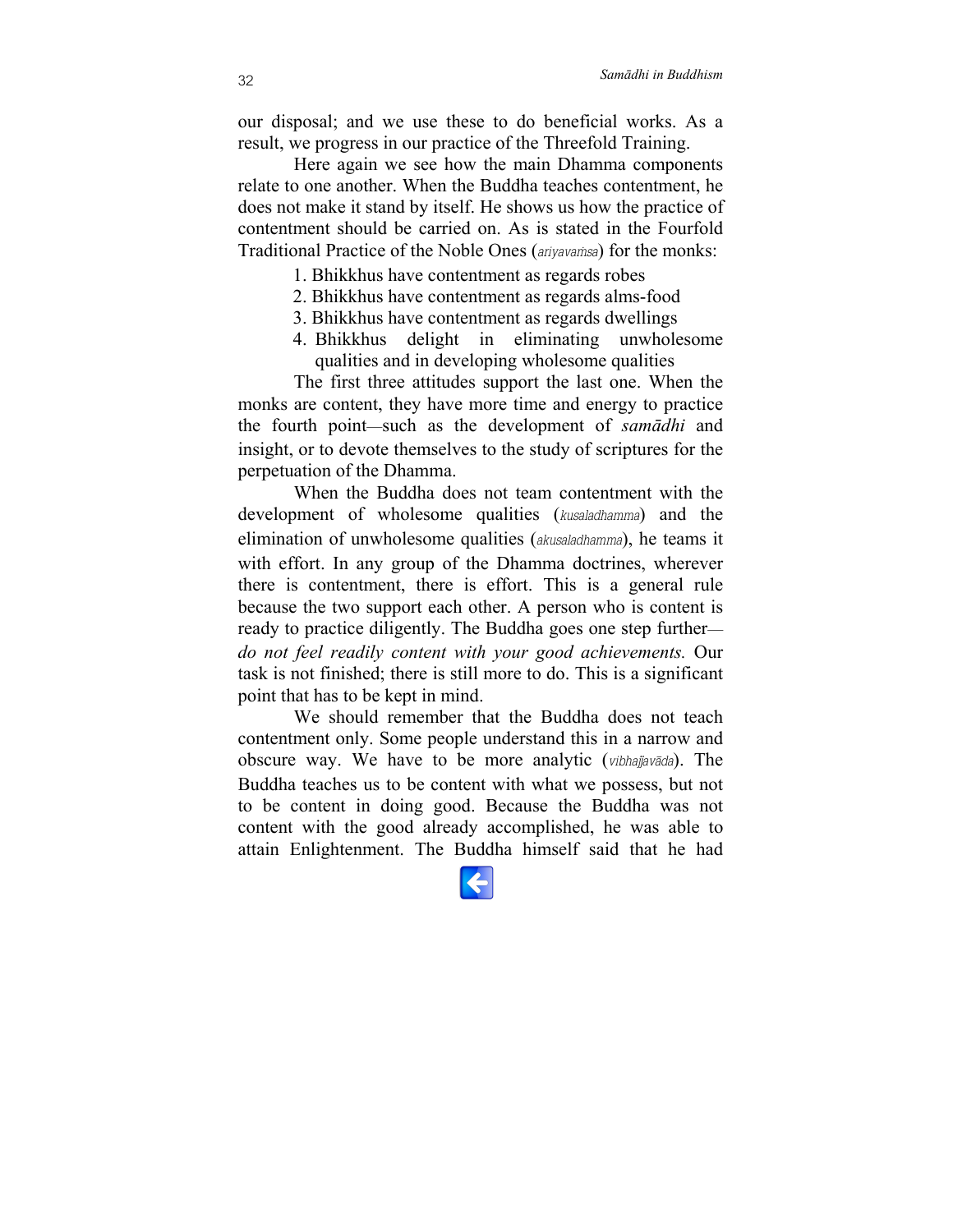<span id="page-34-0"></span>realized the benefits of two qualities which he recommended to us:

1. not being content with good achievements

2. being unfaltering in effort

The Buddha explained to us what he meant by noncontentment and continuous effort: if the Buddha had been content, he would not have become enlightened. As cited above, the Buddha went to study with Master *Āḷāra Kālāma* and attained the seventh level of *jhāna*; and with Master *Uddaka Rāmaputta,* the eighth level of *jhāna.* If the Buddha had been content and satisfied with what he had achieved so far, he would have achieved simply *samādhi* and not the Enlightenment. But the Buddha was not content, not satisfied with merely good achievements. He was determined not to stop until he reached the goal. For this reason, he left the two masters to pursue his own spiritual search which led him to wisdom, to the realization of bodhi (the supreme knowledge) which is the ultimate goal—the Enlightenment.

To sum up, when we find contentment in our material possessions, we have more time and energies to devote ourselves to the cause of humanity. And when we do not rest, content with our progress, we can practice the Dhamma with unfaltering effort.

# **The Foundation of Mindfulness**

The next discussion will be on the Foundation of Mindfulness (*satipaṭṭhāna*) which follows the same principle. When the correct level of *samādhi* is attained, it becomes a support to wisdom. In Buddhism, the goal of the Dhamma is to be realized in the process of the Threefold Training. *Samādhi* (*samatha*) serves as a factor in making use of the faculty of wisdom; thereupon, we proceed further to the development of insight (*vipassanā*).

Insight development has a significant practice technique called *the Foundation of Mindfulness*. We use the faculty of mindfulness to catch up with the six external sense-fields (form,

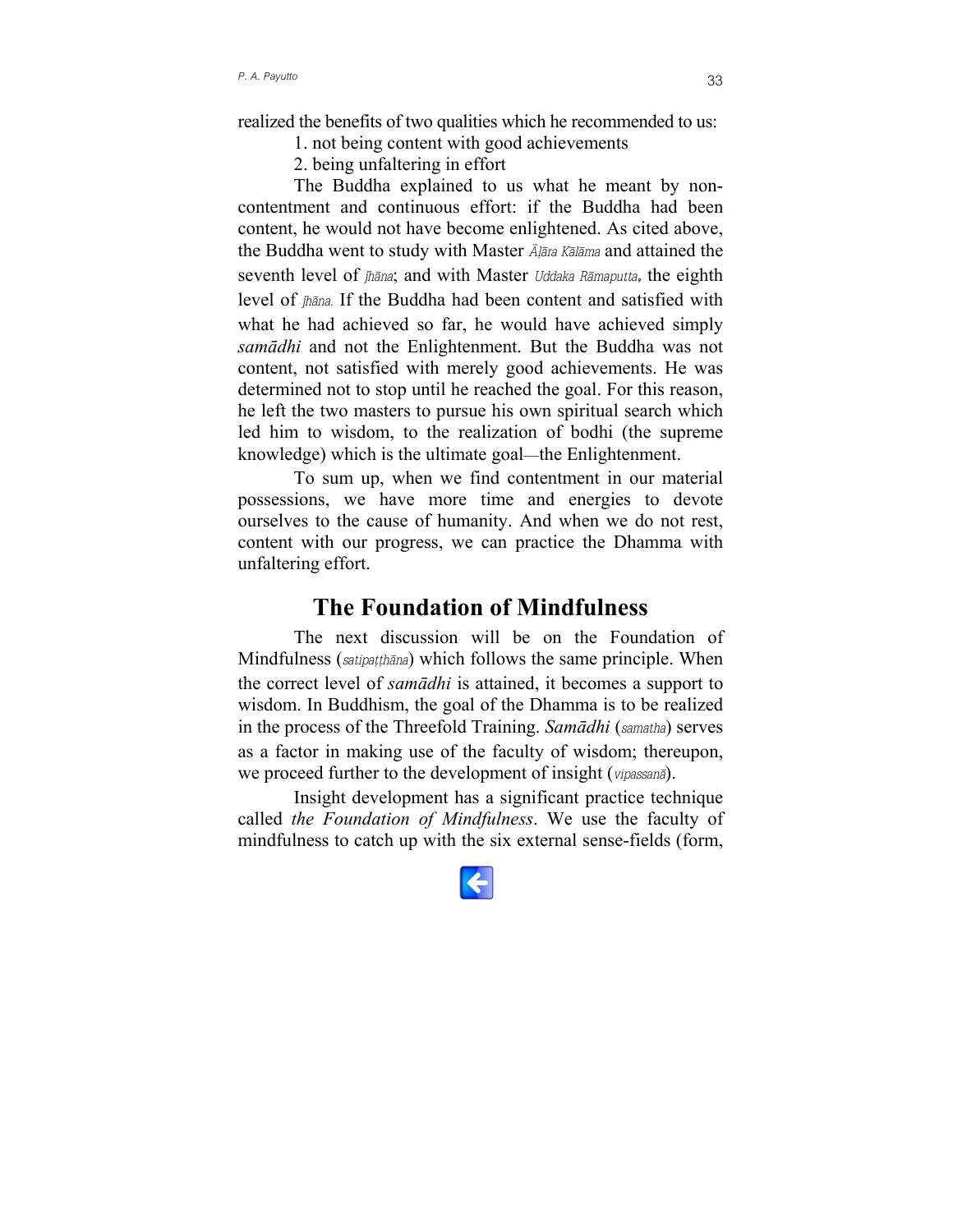sound, smell, taste, touch, and mind-objects). When we have mindfulness, we are aware of whatever arises in our mind and pass this along to our faculty of wisdom for examination. Mindfulness and wisdom work together as a team. In this context, wisdom denotes clear comprehension (*sampajañña*). An example of this occurs when we compare our eyes to wisdom. In order to see an object, it has to be in front of our eyes. If the object is not present, we cannot see it. Likewise, our faculty of wisdom examines what is present in our mind. For the object to be present in our mind, it has to be held fast—this is a function of mindfulness. Our mindfulness makes us aware of the object to be examined through the eyes of wisdom.

In the practice of insight development, mindfulness is a foremost element—being the one that holds the object in awareness for wisdom to examine. Mindfulness, as it were, captures everything that is happening at the present moment, without fail, and presents the data to the wisdom faculty to study. A quality of wisdom is to "know it as it is". Mindfulness is aware of everything that happens to the body—the movements of the body: standing, sitting, sleeping, eating, drinking, and so forth. Wisdom perceives the happenings as they truly are. Whatever goes on in the mind, be it sensations of happiness or of sadness, is likewise a subject for mindfulness and wisdom to observe. At the very moment a thought appears in our mind, we are aware of it through mindfulness; our faculty of wisdom is free to examine it. With wisdom, one perceives the nature of impermanence, suffering, and non-self. This happens when we follow the evolution of phenomena closely as they unfold in front of us. We see the way things arise, sustain, and vanish. Such is the nature of impermanence. When we are able to look at the happenings without impediments, we will see them as they really are, in their real nature. That is to say that we see how all compounded things are changing, conditioned, and soulless.

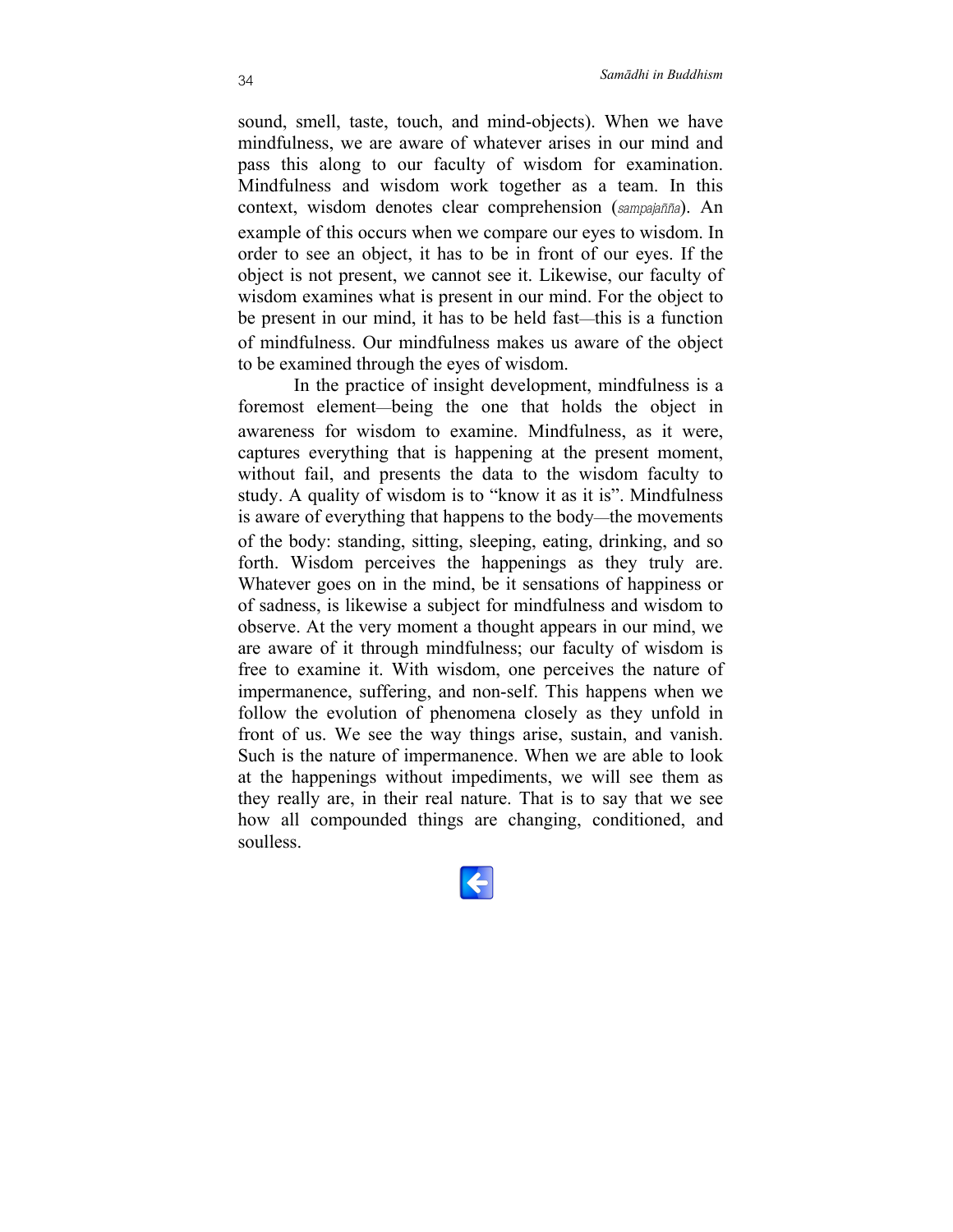### **Conclusion**

<span id="page-36-0"></span>What we have discussed today is simply a fundamental overview of *samādhi* intended to familiarize us with the underlying purposes of *samādhi* in Buddhism, its benefits and values, both the attendant benefits and the real goal that we want to pursue.

Before the Buddha era, *samādhi* had been in use for a long time already by yogis, hermits, and ascetics to gain psychic power, to perform miracles and marvels. Even so, they still had defilements because *samādhi* does not dispel defilements. *Samādhi* helps the mind to be momentarily free from defilements and gets it ready for work. The mind has to be put to work to eliminate defilements. It is not *samādhi* that eliminates defilements.

Some people use *samādhi* as tranquilizer, a means to become comfortable and happy. The ascetics and yogis before the Buddha time isolated themselves from society to dwell alone in the forests. They savored the pleasure acquired from *samādhi* and enjoyed *jhāna* games. However, they were not concerned with the real life, with the rest of the society. This way is not really beneficial either.

The Buddha did not accept these practices and went his own way. Buddhism is very different from the sects of ascetics, yogis, or hermits. We have to make a clear distinction. Sometimes we mix up Buddhism with these other practices. This is a delicate issue that has to be well understood for us to make the distinction. Even the Buddhist monks are not ascetics: their rules of conduct are very different. The Buddha set strict rules for the monks not to become ascetics. The Buddha had tried all ascetic practices and concluded they were not the right ways; he therefore left the ascetics to practice on his own. If we are not careful, we may fall into the way of ascetics.

We have seen the benefits that *samādhi* gives, the correct method of practicing *samādhi* according to the principles of

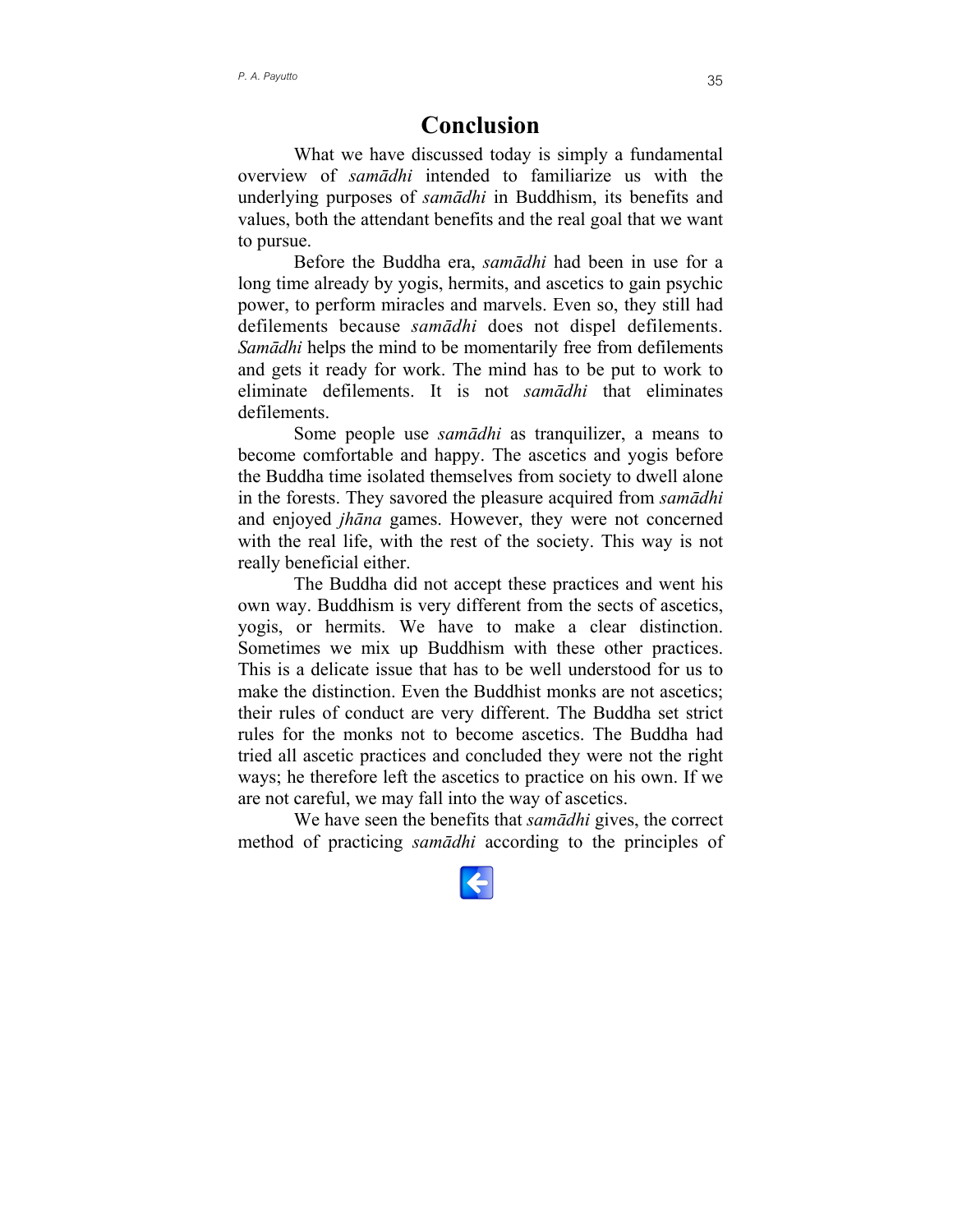Buddhism, as well as the attendant benefits that *samādhi* gives. If we have a right understanding of the attendant benefits, we can make use of them. It does not mean that we cannot use *samādhi* as tranquilizer or for mental energy. We have to know the limits so that we will not become careless and stop halfway before we reach the goal. We can use *samādhi* to address our immediate problems on a temporary basis, like the medicine that cures diseases, but not be addicted to it. We can use it also for mental energy. At least our mind is not scattered at that moment. More importantly, we should not forget to move on to take advantage of the real benefit in the long run. The real benefit according to the principles of Buddhism is to end defilements and to know the truth of nature—that all compounded things are impermanent, subject to suffering, and are not-self. With this knowledge, we come to perceive this world and our life as they truly are until we have the right attitude toward them and do not cling to them. Our mind then becomes serene and smooth; no more defilements or happenings in the world can disturb it, for we are able to see the truth through the wisdom we have developed. This is what we want to achieve and which can be realized when we practice according to the integrated progressive process of the Threefold Training.

In brief, there are two main kinds of meditation: tranquillity meditation and insight meditation. We can join these two practices together by bringing forth the result obtained from the tranquillity meditation to support the cultivation of insight. And with the development of insight, we will come to realize the true goal.

We have discussed *samādhi* enough to provide a guideline. It is now about time to end this talk. Congratulations for coming to the Dhamma talk today, not only for listening to the talk but also for supporting Buddhism. This will benefit not only yourselves but also society as a whole. You have done what the Buddha advises us to do: practice for your own benefit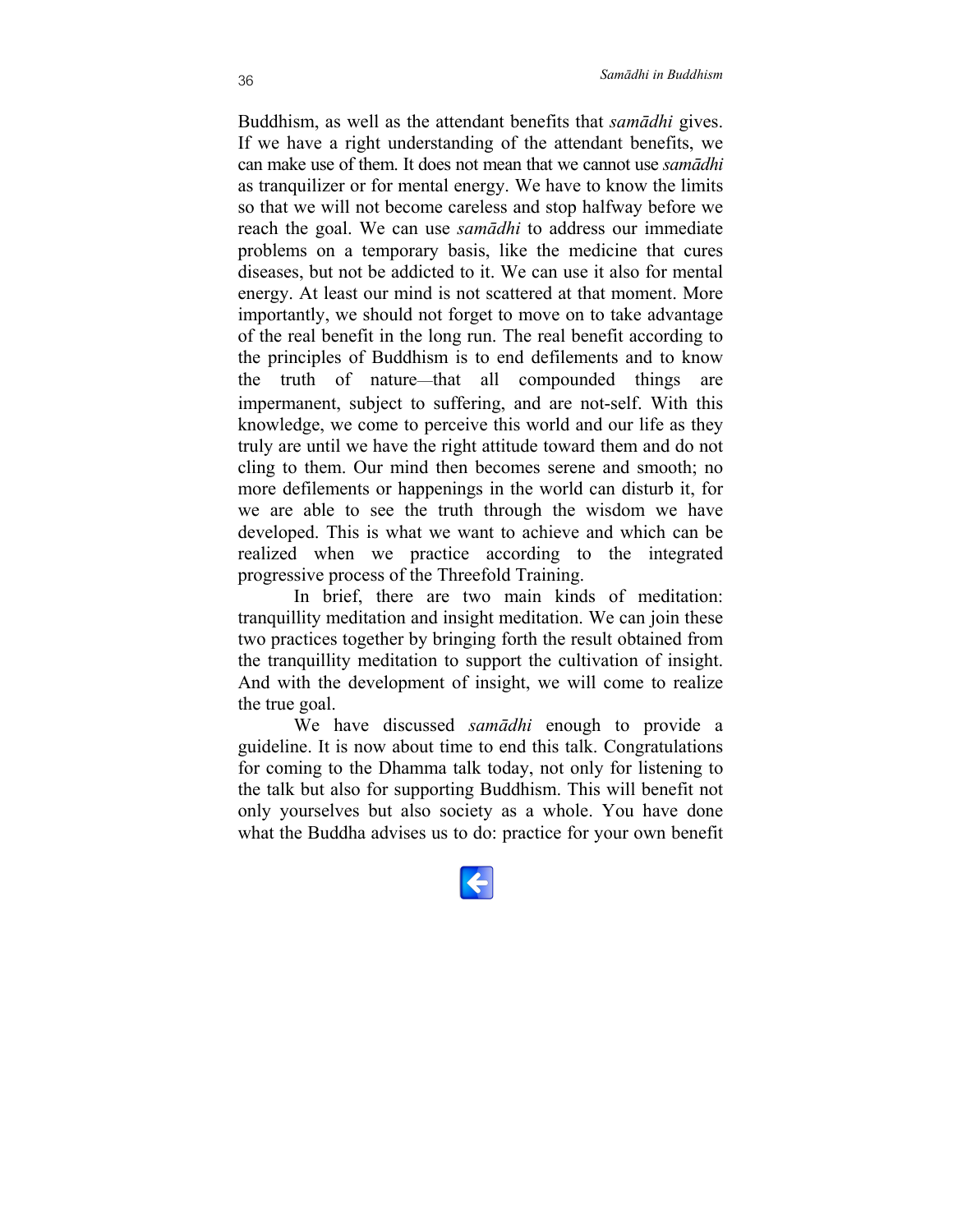and for the benefit of others. As you practice in the right way, may you have satisfaction and joy in the virtues you develop in generosity (*dāna*), morality (*sīla*), and meditation (*bhāvanā*)—the three areas of practice for lay people. When you have joy and satisfaction in your heart, the state of your mind is conducive to *samādhi.*

Lastly, I would like to mention that the Buddha recommends the practitioners to always evoke the following five states of mind:

- 1. joyfulness (*pāmojja*)
- 2. rapture (*pīti*)
- 3. tranquillity (*passaddhi*)
- 4. bliss (*sukha*)
- 5. concentration (*samādhi*)

We need to become "one" with these five states of mind and to practice them continuously. This will bring us happiness in life and enable us to progress in our Dhamma practice. Let *samādhi* lead us to wisdom and, with diligence, we will reach the supreme goal of Buddhism.

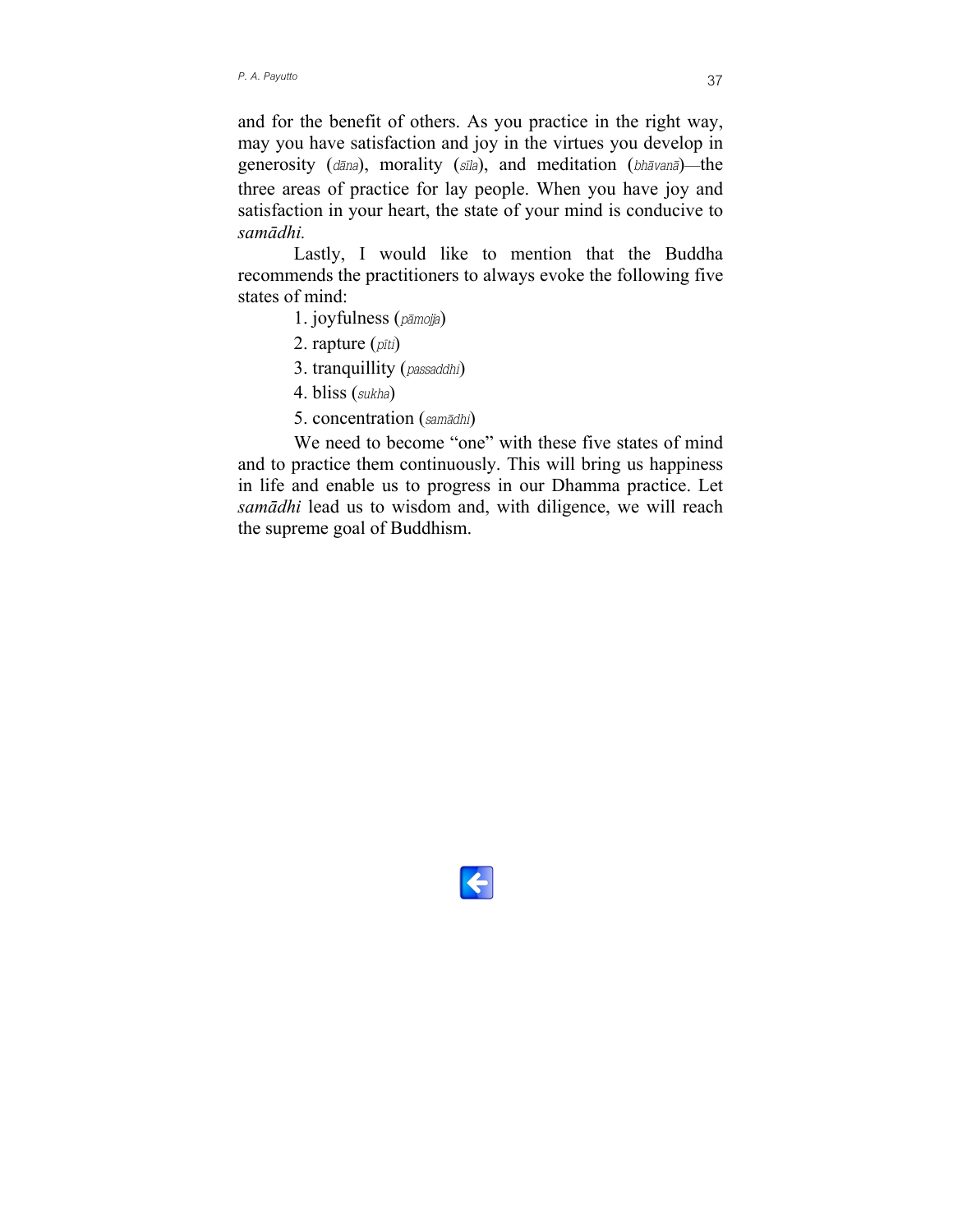### <span id="page-39-0"></span>Appendix (Extract from another Dhamma talk)

In general, *samādhi* is practiced in the two main kinds of meditation: Tranquillity Meditation and Insight Meditation. It is commonly believed that we have to go to a temple or to forests to practice. In fact, we should not delay. We should practice meditation in our daily life as the state of our mind is like the movement of our body, it gets used to what we do regularly as a habit. Like the way we walk, the way we do things, when we always do them in a certain manner, they become a habit. Similarly, our mind has the tendency to respond to the way we usually organize our thoughts. If we let our mind wander around, dig up negative emotions, and pick up unskillful matters to build stories around, we will become uptight and filled with anxiety. If this happens often, our mind will become out of control easily; no matter where we are, we will be prone to get tense immediately. This kind of mind lacks in *samādhi* and is not happy.

When we understand this issue, we will want to practice. We can use anything for our mind to contemplate on something that unites body and mind. It can be as simple as the breath. When the breath is smooth, it can regulate the body and improve the working of the mind as well. The mind that has mindfulness as a supervisor will have stress loosened. These simple techniques can be very effective. If we do not want to use the breath, there are other objects we can use; anything that is positive, we can present to the mind.

As Buddhists, we revere the Triple Gem (*ratanattaya*). We can take the *Buddha* (the Enlightened One), the *Dhamma* (the teaching of the Buddha), and the *Saṅgha* (the Order) as objects of contemplation. We recollect their virtues. Other examples can be generosity, merit, virtuous acts, and the various points of the